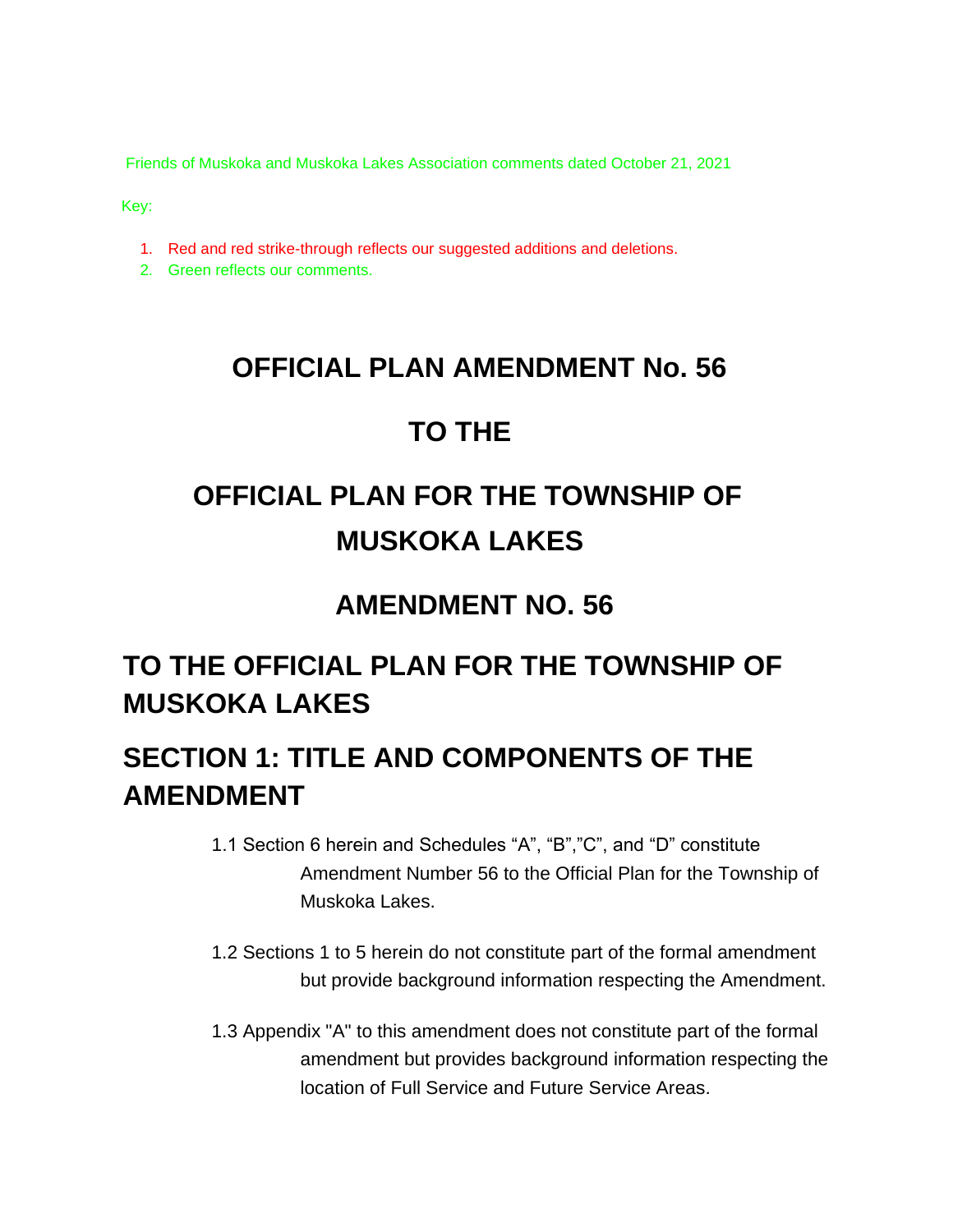## **SECTION 2: LAND SUBJECT TO THE AMENDMENT**

2.1 The lands subject to this amendment include Part of Lots 22-23, Concession 10, Part of Lots 22-25, Concession 11 and Part of Lots 22-25, Concession 12, all in the former Township of Medora, now in the Township of Muskoka Lakes, in The District Municipality of Muskoka, all of which constitute the "Resort Village of Minett", referred to herein as "Minett".

2.2 The land subject to this Amendment is more particularly shown on Schedule "A".

## **SECTION 3: PURPOSE**

- 3.1 The purpose of the Amendment is to amend the Official Plan for the Township of Muskoka Lakes:
	- a) To revise the Resort Village designation with associated land use, environmental, transportation, servicing and other policies for Minett;
	- b) To permit a variety of densities and land uses;
	- c) To establish the long-term role and function of the Minett Resort Village in the context of overall growth and development in the Township and District;
	- d) To establish clear policy direction based on Council's vision on the nature,

scale and location of the full development of the Minett Resort Village;

- e) To replace Section C1 Resort Village Policies of the current Official Plan;
- f) To remove Schedules "J1, "J1A" and "J1B"; and,
- g) To insert Schedules "A", "B", "C", and "D" attached to this Amendment.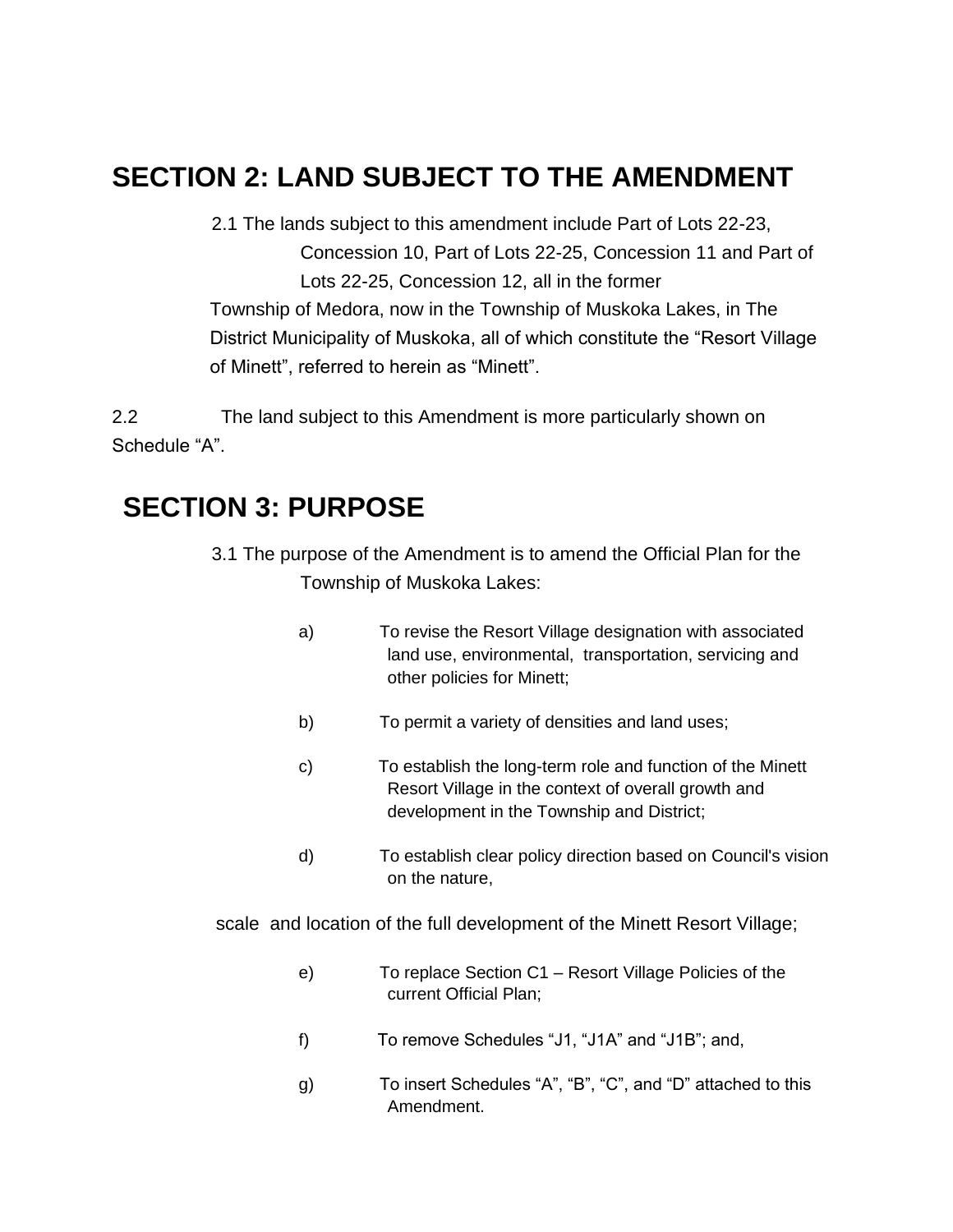3.2 The effect of this Amendment will be to provide the policy framework to allow Minett to develop as a "Resort Village", which will function as a resort commercial and tourist destination, a waterfront service node, and a permanent residential node.

## **SECTION 4: BACKGROUND**

Minett is located along the western shoreline of Lake Rosseau (on Wallace Bay) to the north of Port Carling. The topography of much of Minett is typical of the Muskoka landscape, with undulating terrain containing forested areas and some wetlands. There is, however, a large area of level land around the site of the Clevelands House Resort. Minett is a well-established resort community, dating back to the 1860's. This resort character is still evident due to the resorts that continue to operate in the area. Three larger resorts still exist today, including Clevelands House Resort, The Rosseau Resort (JW Marriott) and Legacy Cottages (formerly known as Lakeside Lodge), all of which are clustered around Wallace Bay. There is also currently a mix of permanent and seasonal dwellings located in Minett.

A previous Official Plan Amendment (OPA) was adopted by the Township of Muskoka Lakes in January 2007, approved with modifications by the District of Muskoka in May 2007, and ultimately approved with modifications by the OMB in 2008. This OPA redesignated Minett from a "Community" to a "Resort Village" designation, in recognition of its historical land uses and destination character.

In 2019, the Township of Muskoka Lakes retained Meridian Planning Consultants to undertake an Official Plan Review (OPR) to update the policies of the Township of Muskoka Lakes Official Plan by evaluating its effectiveness, ensuring conformity with Provincial and District planning instruments, and considering input from the public and agencies with jurisdiction. The target date for completion of the OPR is 2022.

It should be noted that the Township of Muskoka Lakes Official Plan Review is a separate process than the review of the Minett policies that informs this Amendment, and these processes are being completed concurrently.

Notwithstanding this OPR process, the Township of Muskoka Lakes passed Interim Control By-law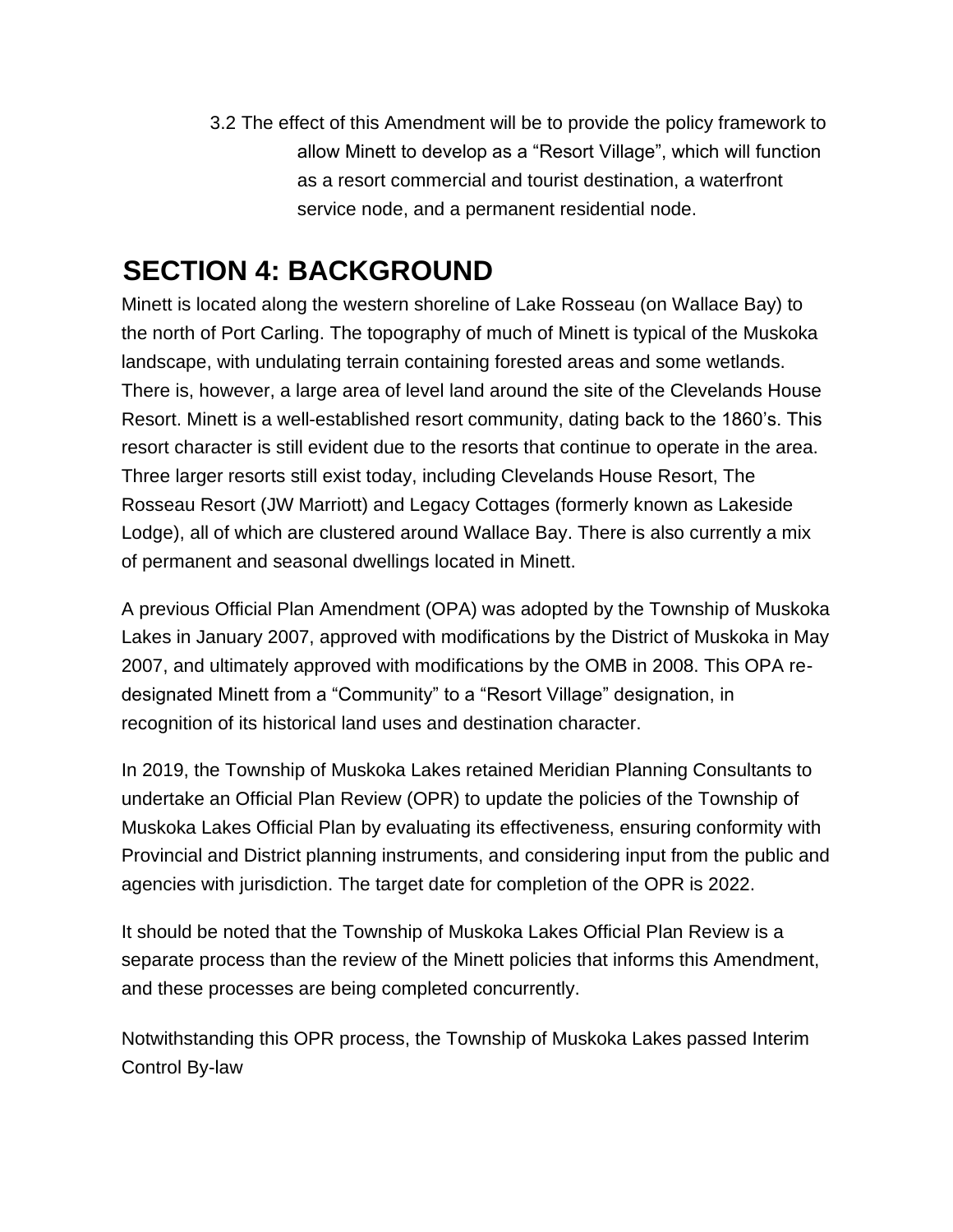(ICBL) 2018-66 on May 18th, 2018 for the period of 1-year, with an option to extend for another year. The purpose of the ICBL was to restrict development within the Minett area to allow time for appropriate studies to be undertaken as well as provide an opportunity to examine the applicability of existing land use policies for the Resort Village of Minett.

As such, in June 2018, reports were presented to the Councils of both the Township of Muskoka Lakes and the District of Muskoka regarding a budget, timeline, and overall process to review both the Township and District of Muskoka Official Plan policies that apply to the Resort Village of Minett, concurrently with the OPR. Following approval by both Councils, Staff began the process of establishing the 'skills based' Minett Joint Policy Review Steering Committee.

Due to the timing associated with creating a Steering Committee, completing the associated studies and providing policy recommendations, on April 12th, 2019 the Township of Muskoka Lakes Council enacted By-law 2019-38 to extend the Interim Control By-law for an additional year*.* In October 2019, the Steering Committee shared interim policy recommendations with the Councils. Since October, the Committee worked to refine those interim recommendations into final recommendations, which were presented in January 2020 and reconfirmed in June 2020 upon receipt of final reports from two independent studies that it had commissioned.

Based on these recommendations, and the various landowner requests for a more collaborative approach to policy creation and implementation, the Township of Muskoka Lakes and the District of Muskoka have formed an additional working group to assist in ensuring the future Official Plan Amendment implements the desired vision for Minett. These recommendations and discussions informed the preparation of an initial draft of this Amendment by Travis and Associates.

Following the initial drafting of this Amendment, the District of Muskoka indicated in December 2020 that they would not be able to support significant residential development in the Minett Resort Village on the basis of private communal services (as was originally permitted in the initial draft prepared by Travis and Associates). On the basis of this decision, a draft Amendment was prepared through discussions with stakeholders in January 2021 by Meridian Planning Consultants on behalf of the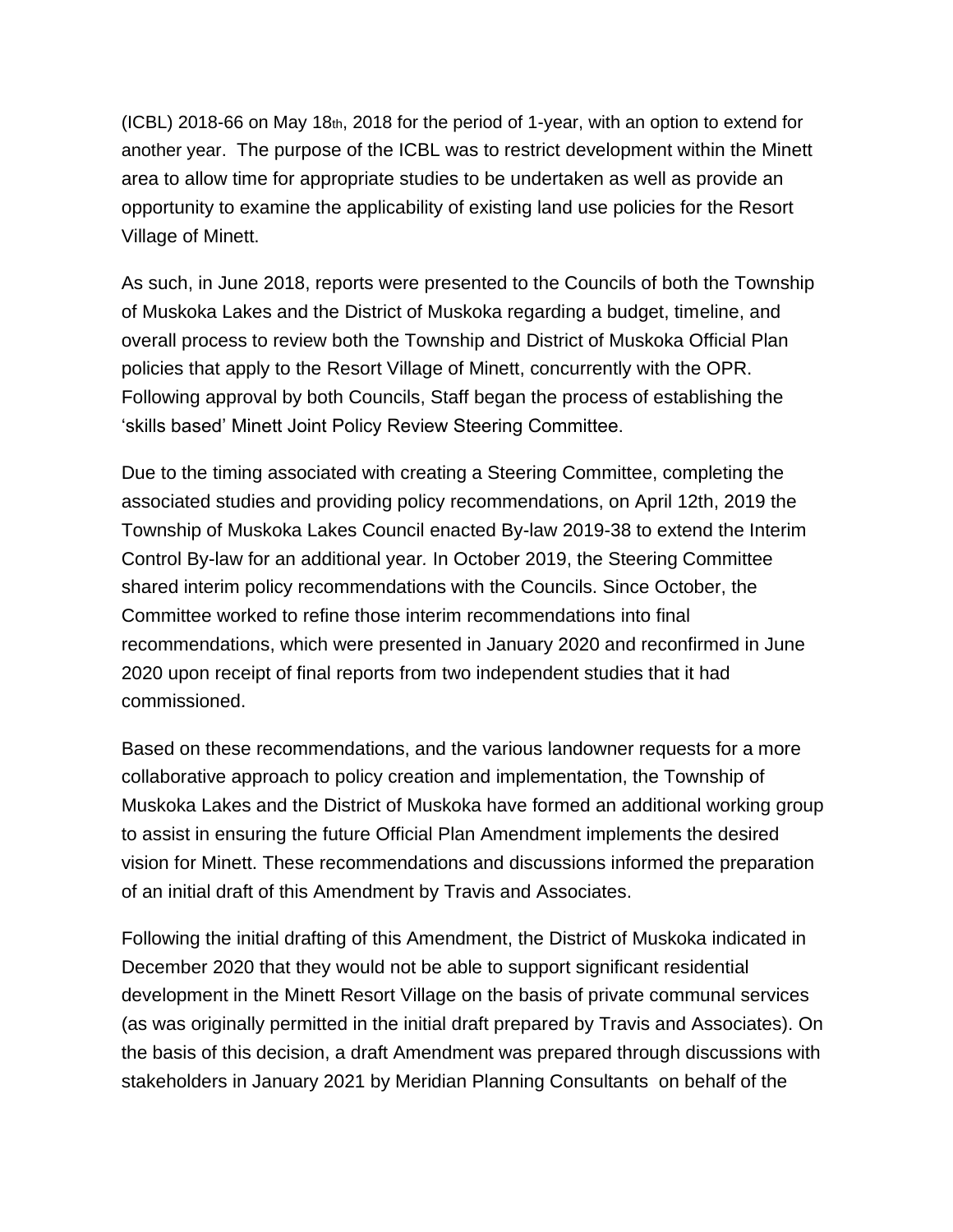Township, with the result being a draft Amendment dated February 1, 2021 that was presented at a public meeting under the Planning Act on May 28, 2021.

Following the well-attended public meeting, Meridian Planning Consultants with the support of Township staff reviewed all of the submissions made (verbal and written). The product of that review was a memorandum prepared by Meridian Planning Consultants dated July 29, 2021 that responded to the main themes of comments made on OPA 56 and provided recommendations on how OPA 56 should be modified in a future draft. This memorandum was presented to Planning Advisory Committee on August 6, 2021 at which direction was given on the preparation of an updated version of this Amendment.

# **SECTION 5: IMPLEMENTATION AND INTERPRETATION**

5.1 This Official Plan amendment shall be implemented in accordance with the implementation policies contained in Section F of the Official Plan for the Township of Muskoka Lakes, in addition to any specific provisions contained in Section 6 of this Amendment.

## **SECTION 6: THE AMENDMENT**

The Official Plan for the Township of Muskoka Lakes is hereby amended as follows:

| 6.1          | Schedules "J1", "J1A", and "J1B" are hereby deleted.                                                                                |
|--------------|-------------------------------------------------------------------------------------------------------------------------------------|
|              | 6.2 Schedules "A", "B", "C", and "D" attached hereto are hereby included in<br>the Official Plan for the Township of Muskoka Lakes. |
| 6.3<br>line. | Section A.1.2 is hereby amended by deleting "J1" "J1A and J1B" in the first                                                         |
| 6.4          | Appendix 1 and Appendix 2 a) to c) of Section A.1.3 are hereby deleted.                                                             |
| 6.5          | Section C1 is hereby deleted in its entirety and replaced with the following:                                                       |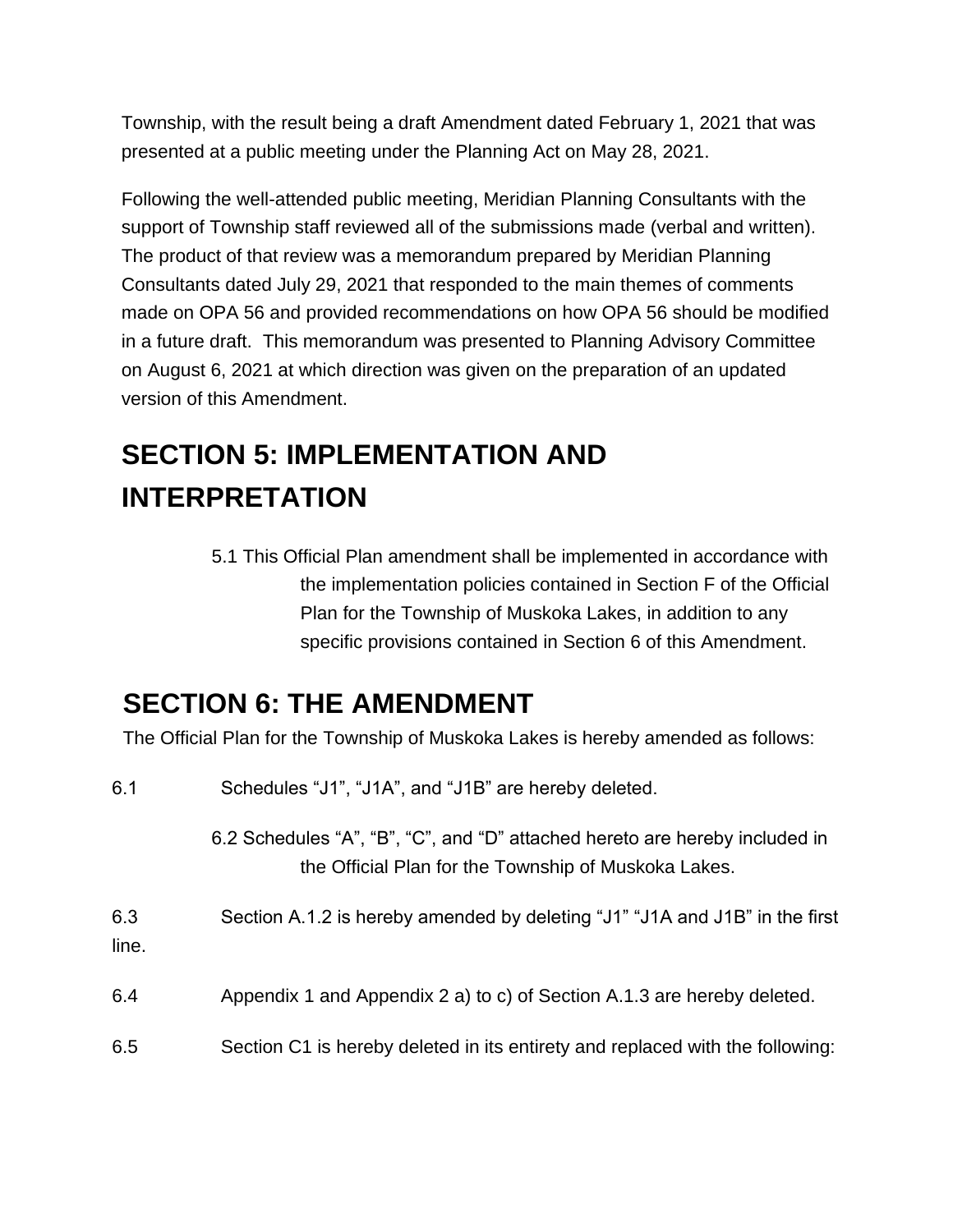# **"SECTION C1 RESORT VILLAGE (Minett)**

# **C1.1 Definition**

A Resort Village is a planned development area in which the focus of use is centered around fourseason tourist commercial, recreational resort and related commercial activities. Supplemental residential uses are permitted. The form and function of growth or change shall respect the history and character of existing development.

All new development and redevelopment shall conform to the policies of Section C1 contained herein. In the event of a conflict between the policies of Section C1 with other policies in this Plan, the policies in Section C1 prevail. In the event of a conflict between Section C1 and the policies of the District Official Plan, those of the District Official Plan shall prevail, unless the policies of Section C1 are more restrictive in which case the more restrictive policies shall prevail.

The boundaries of Minett are as shown on Schedule A attached.

# **C1.2 Growth Strategy**

## **Basis**

Minett is a settlement area within the Township of Muskoka Lakes that contains a number of resort commercial properties, commercial uses, and residential properties located on the western shoreline of Lake Rosseau. Servicing within Minett comprises a combination of private communal servicing and individual on-site systems.

The character of Minett is rooted in its history as a resort community that dates back to the 1860's. Consistently over time, Township and District planning policies have recognized the importance and function of Minett as a resort node and gathering place. More recently, Minett was identified as a focus for resort development and for its potential to function as a resort and tourist commercial node, supplemented by residential uses.

Land use designations for Minett are shown on Schedule B, attached.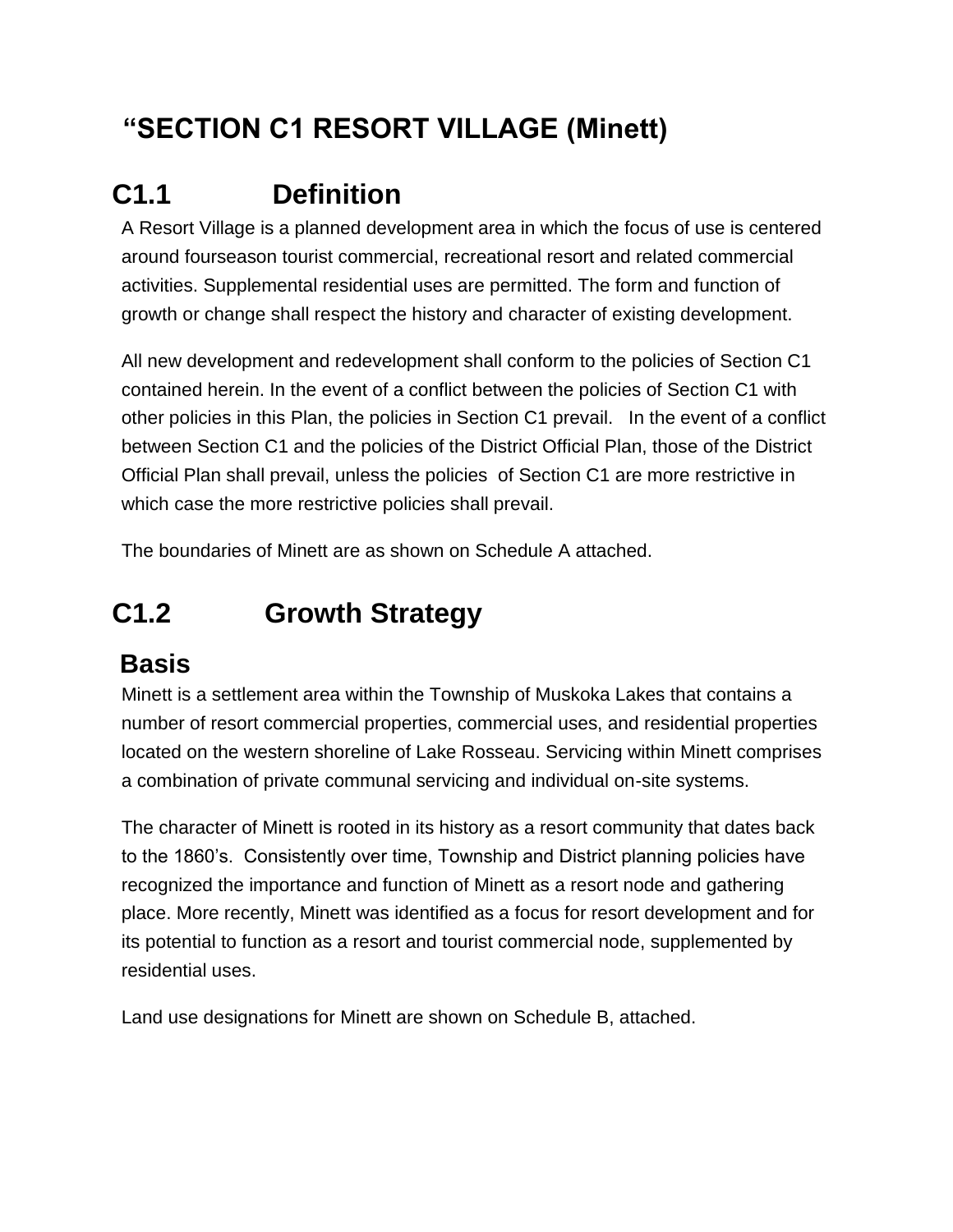# **Strategy**

Within the Township of Muskoka Lakes, Minett has grown to become a significant resort and tourist commercial node, with some permanent residential development and commercial services supporting these uses. Future growth within Minett shall seek to enhance the existing area, work with existing topography and vegetation, protect the natural environment in Minett, protect the water quality of Wallace Bay and Bruce Lake and contribute to the tourism and economic development objectives of the Township and District.

## **Development Plan**

The nature, scale and location of development in the Minett Resort Village that is provided for by Section C1 of the Official Plan has been derived on the basis of considerable discussion, study and compromise and represents a reduction in the amount of development initially permitted in the Resort Village by the OMB in 2007. To a very large extent, the conditions that under-pinned the approval of the original policy framework in 2007 have changed and there is greater awareness of the environmental and social limitations on development that exist in the area.

On the basis of the above, Section C1 establishes a long-term plan for the Resort Village that reflects the totality of what is supportable by the Township within the Resort Village. While minor deviations may be considered during the implementation of Section C1, major deviations that change any of the foundational elements of Section C1 shall require an Amendment to this Plan. These foundational elements are:

- a) The maximum permitted Gross Floor Area for development and/or redevelopment on the lands as set out in Sections C1.4.3.2 and C1.4.3.5;
- b) The maximum permitted number of Units on the lands as set out in Sections C1.4.3.3,

C1.4.3.6 and C1.4.3.7;

c) The maximum percentage of the total number of Units permitted on those lands depicted on **Schedule C** in the Village Core (VC) designation that are permitted to be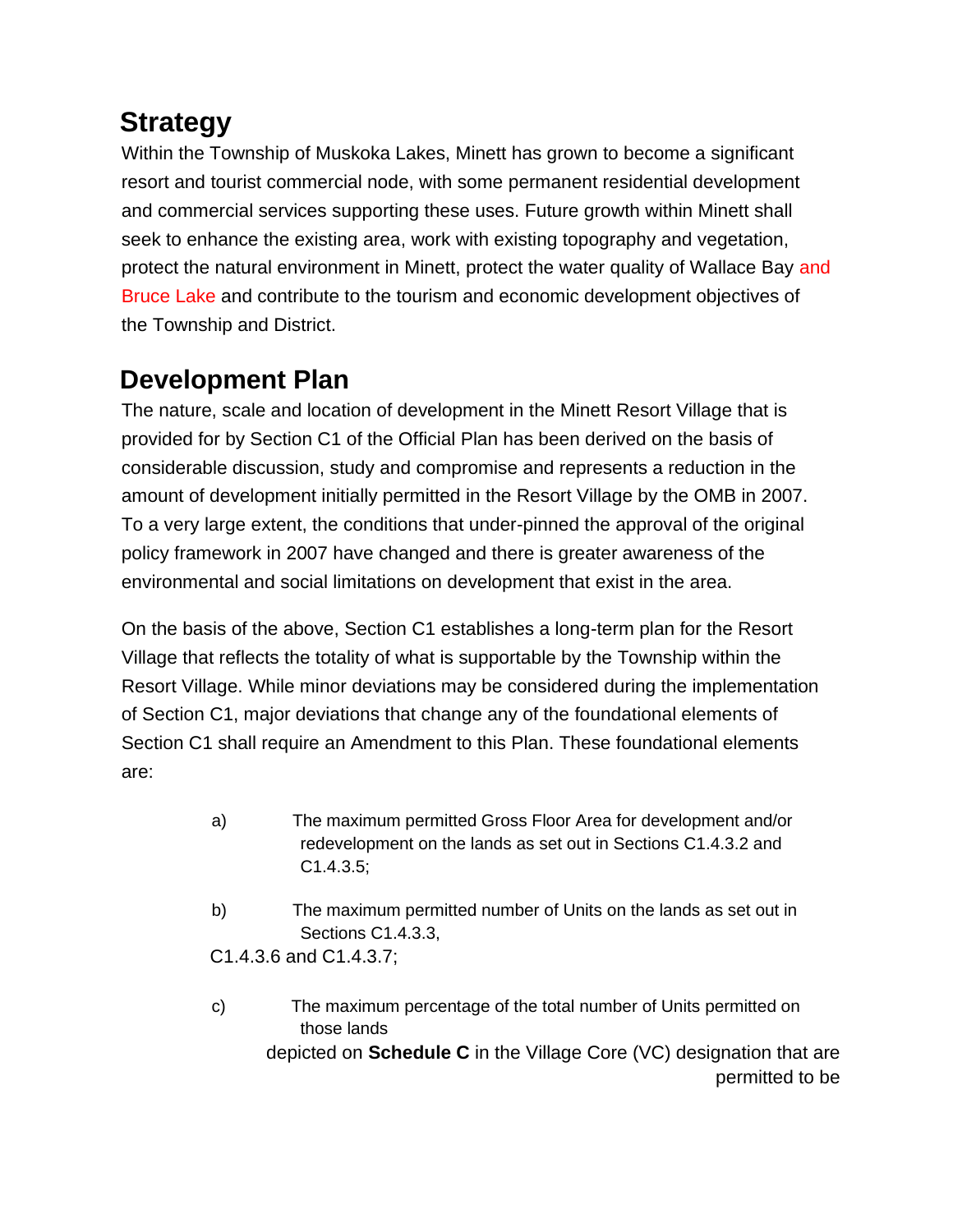Resort-Related Residential Dwelling Units as set out in Section C1.6.1.3 d); and,

d) The maximum percentage of the total number of Units permitted on those lands depicted on **Schedule C** in the Resort Commercial One (RC1) and Resort Commercial Two (RC2) designations that are permitted to be Resort-Related Residential Dwelling Units as set out in Section C1.6.2.3 d).

Changes to any of the foundational elements listed are not permitted without an Amendment to this Plan, since the potential effect such changes would have on the overall vision established by Section C1 for the Minett Resort Village are significant.

As a result, any Amendment to this Plan that has the effect of changing any of the foundational elements listed above shall be supported by justification that indicates why it is in the overall public interest to change the vision for the Minett Resort Village established by this Plan. In addition, justification and supporting studies that demonstrate how the goals and objectives set out in Section C1.3 have been met shall also be required.

If such an Amendment proposes to increase the number of Residential Dwelling Units, Resort- Related Residential Dwelling Units and/or Resort Commercial Accommodation Units permitted by this Plan, the need for the additional Residential Dwelling Units and Resort-Related Residential Dwelling Units shall be justified and related to the population and housing targets established by the District of Muskoka Official Plan for the Township of Muskoka Lakes that are in effect at the time and the role of Port Carling and Bala in accommodating expected year-round population growth. The need for additional Resort Commercial Accommodation Units shall be supported by an appropriate market study that demonstrates that there is a market demand for additional Resort Commercial Accommodation Units in the District of Muskoka, beyond what has been provided for by this Plan. In addition, the ability of the natural environment to accommodate additional development shall be reviewed to determine if increases in the amount of development can be justified.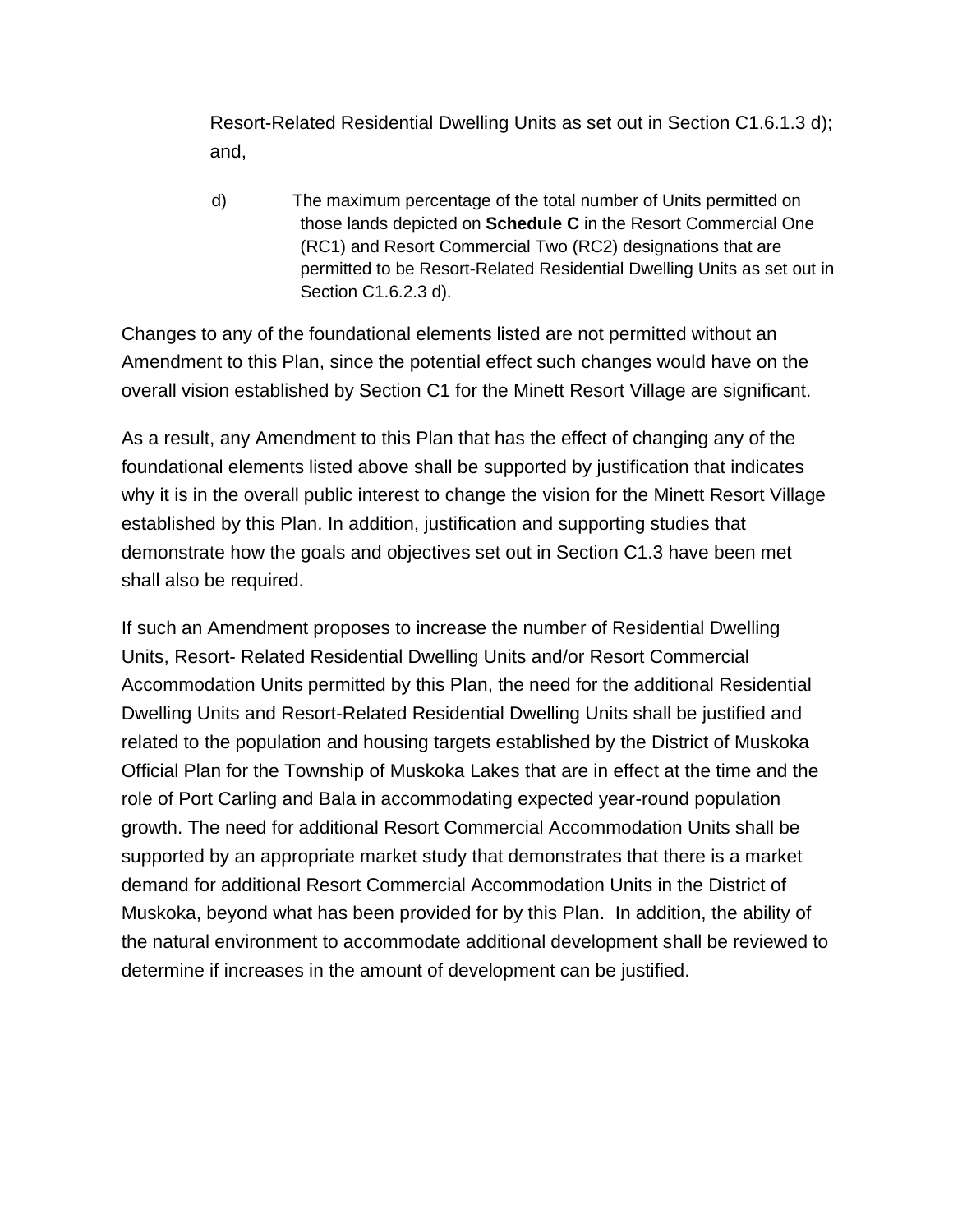## **C1.3 Goal and Objectives**

#### **C1.3.1 Goal**

- C1.3.1.1 To ensure Minett develops as a four-season resort commercial, tourist, and recreation focused area with some residential uses, where development and redevelopment proceeds in an orderly manner, protects the environment and enhances the environment where possible, and contributes to the overall character of the area.
- C1.3.1.2 To establish a long-term build-out plan for the Minett Resort Village in a manner that implements the Township's vision for the settlement area including the scale, location and nature of development anticipated.

#### **C1.3.2 Objectives**

- C1.3.2.1 To recognize the historic resort commercial, tourist commercial, and recreational character of Minett and implement policies that will allow this character and history to be strengthened and enhanced.
- C1.3.2.2 To promote development that contributes to the success of Minett as a resort, tourist, and recreation focused area through the provision of recreational and commercial amenities.
- C1.3.2.3 To encourage development and redevelopment that demonstrates sustainable economic, social, and environmental practices. In instances where such practices might be incompatible, protection of the environment shall take precedence.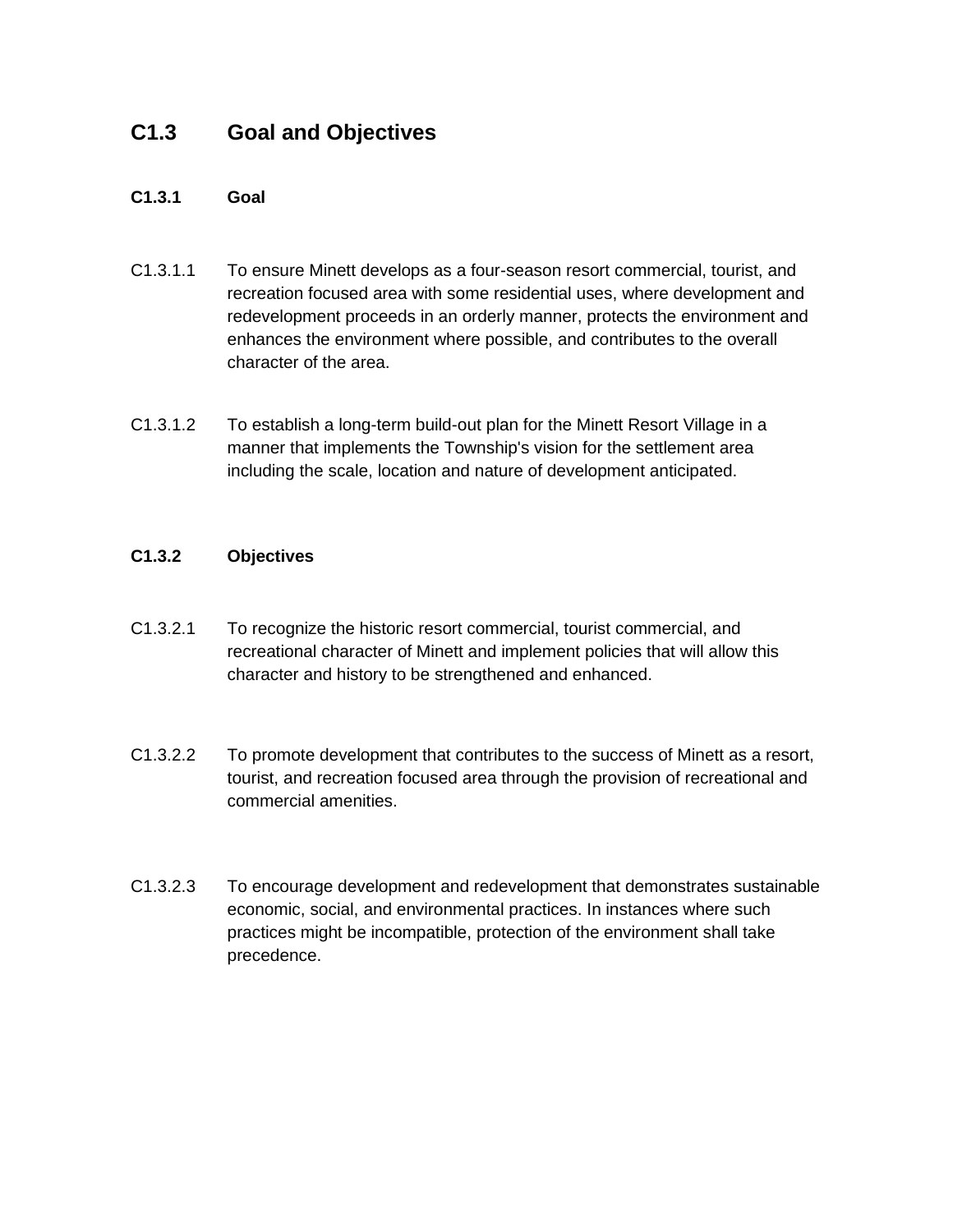- C1.3.2.4 To enable the balanced growth and redevelopment of existing tourist resorts and associated establishments with new development through permitting a range of uses, including, but not limited to additional resort commercial accommodation and tourist commercial uses, residential uses, and waterfrontrelated uses.
- C1.3.2.5 To promote the creation of gathering spaces within Minett to foster a sense of community.
- C1.3.2.6 To encourage the development of active transportation networks that promote pedestrian activity.
- C1.3.2.7 To protect environmentally sensitive areas and ensure that where development is

permitted, its design and construction shall be done in a manner that limits site disturbance and protects natural features and functions, protects the native tree canopy, and protects and enhances the natural features and their functions that contribute to the unique character of Minett.

- C1.3.2.8 To consider the safe boating capacity of the Wallace Bay area, with the objective of minimizing incremental contribution to boat traffic to the fullest extent possible.
- C1.3.2.9 To enhance the function of Minett as a resort, tourist, commercial, and recreation focused area by establishing an appropriate intensity of development in accordance with the policies of this Plan that can support this function.
- C1.3.2.1 To create long term employment opportunities.

 $\Omega$ 

C1.3.2.1 1 To integrate existing development with new development to maintain a sense of community within the Resort Village.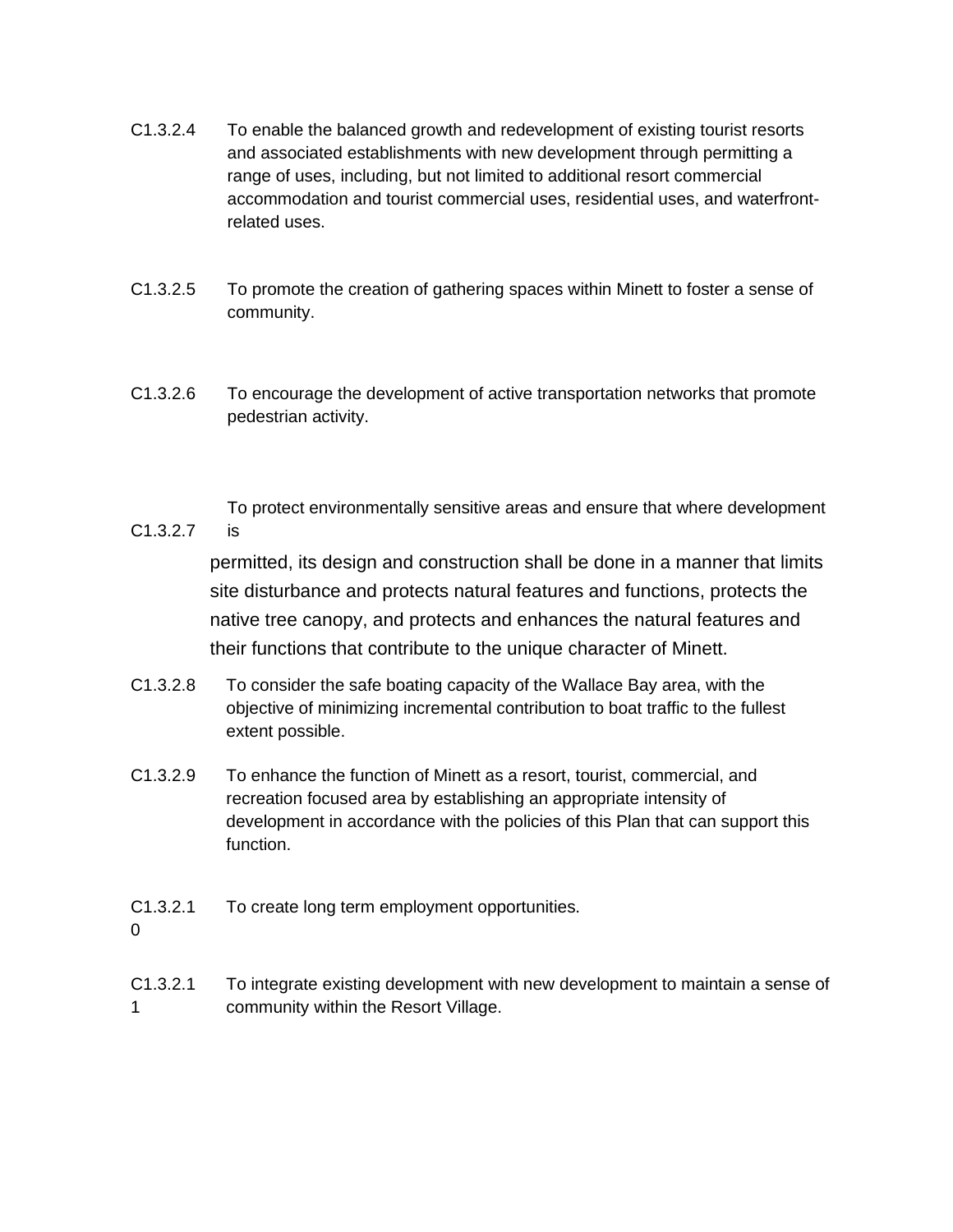## **C1.4 General Development Policies**

#### **C1.4.1 Permitted Uses**

- C1.4.1.1 Permitted uses in Minett shall seek to support the resort commercial function of the area, and may include residential, commercial, small-scale industrial, institutional and staff accommodation uses, in accordance with the policies of the applicable land use designation contained herein.
- C1.4.1.2 Large-scale institutional and industrial uses are not permitted.

#### **C1.4.2 Character**

- C1.4.2.1 Minett's natural character is defined by varied and well treed terrain with isolated rock outcroppings and distinct rock faces. These features provide an interesting and unique setting for residents and visitors and influences the Resort Village's physical growth.
- C1.4.2.2 Development and redevelopment shall:
	- a) Respect and be compatible with the surrounding environment;
	- b) Not result in adverse impacts on the recreational carrying capacity and water quality of Wallace Bay or Bruce Lake, as demonstrated through appropriate studies;
	- c) Minimize disruption to, and on, existing topography and vegetation of the area when viewed from the water;
	- d) Maintain, improve, and/or restore the health of existing natural amenities

such as streams and wetlands, where these features exist and where possible;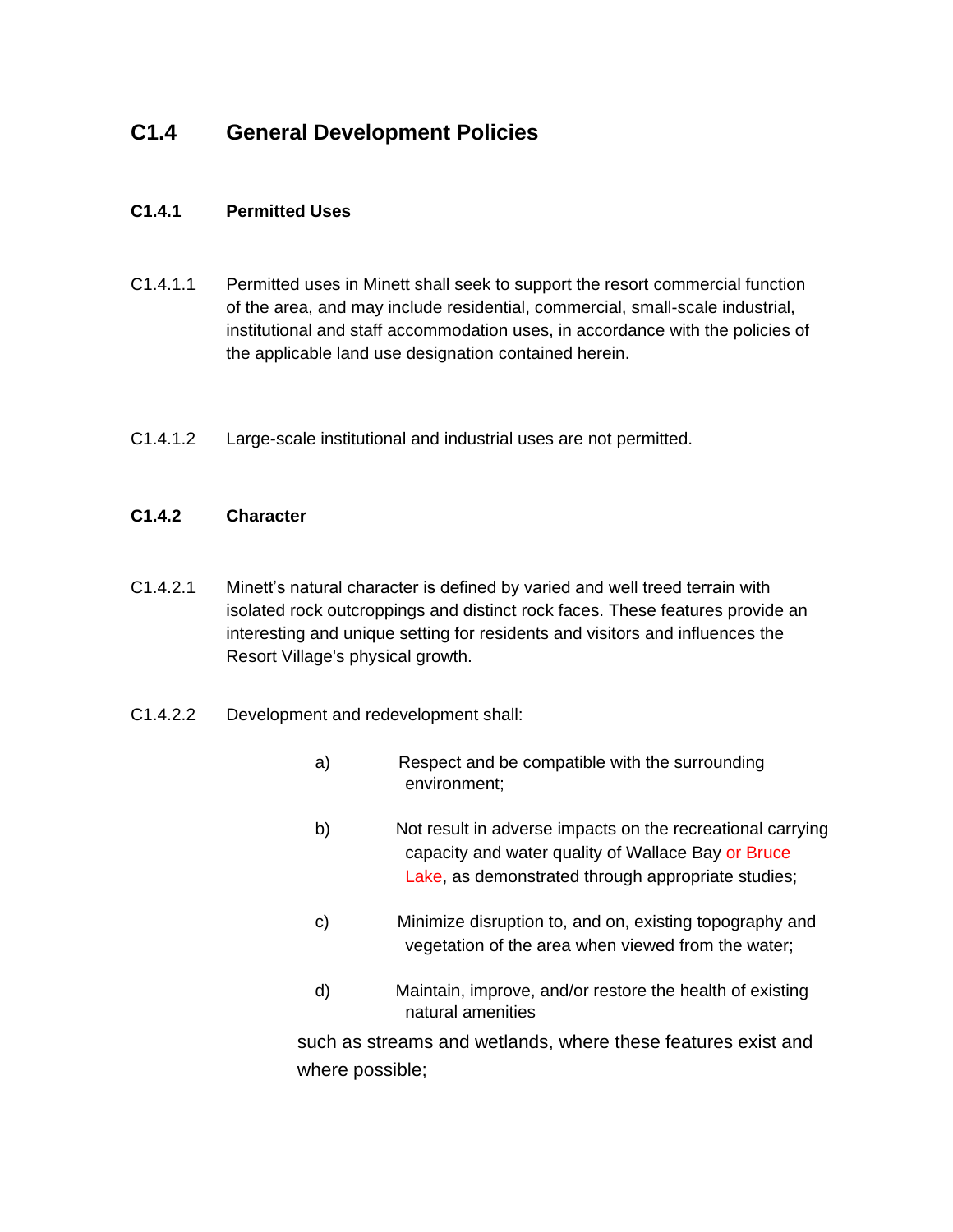- e) Integrate sustainable development practices that maintain or enhance ecological and economic resiliency;
- f) Exhibit a high-quality built form that enhances pedestrian amenity;
- g) Locate parking and servicing areas or facilities to the side or rear of buildings and recreational areas, where possible, to minimize disruption to waterfront access and views, and reduce conflicts with pedestrians;
- h) Incorporate landscaping that softens the impact of built form and utilizes native species where practical and appropriate;
- i) Conserve the natural landscape and retain or restore vegetation, particularly along the shoreline;
- j) Preserve mature tree canopy where possible throughout the Resort Village for aesthetic reasons and for its cooling effect and stormwater retention properties; and,
- k) Incorporate walkways and where possible roadways that are contoured to the topography of the area.

C1.4.2.3 The architecture and characteristics of new major development or redevelopment shall:

- a) Limit height in proximity to the shoreline, while providing for a gradual increase as the distance from the shoreline increases, where appropriate;
- b) Generally be of a low-rise built form that in no case exceeds the lesser of 14 16-metres (including mechanical equipment) or the existing mature tree canopy and which is sited in a manner that respects the character and scale of buildings of the past and is appropriate to its setting and terrain with the location of higher buildings to be predetermined in accordance with the Master Development Agreement prepared in accordance with Section C1.7.5 of this

Plan; [The height restriction should be the lesser of 14 metres or the existing mature tree canopy. If there is a stand of 100 foot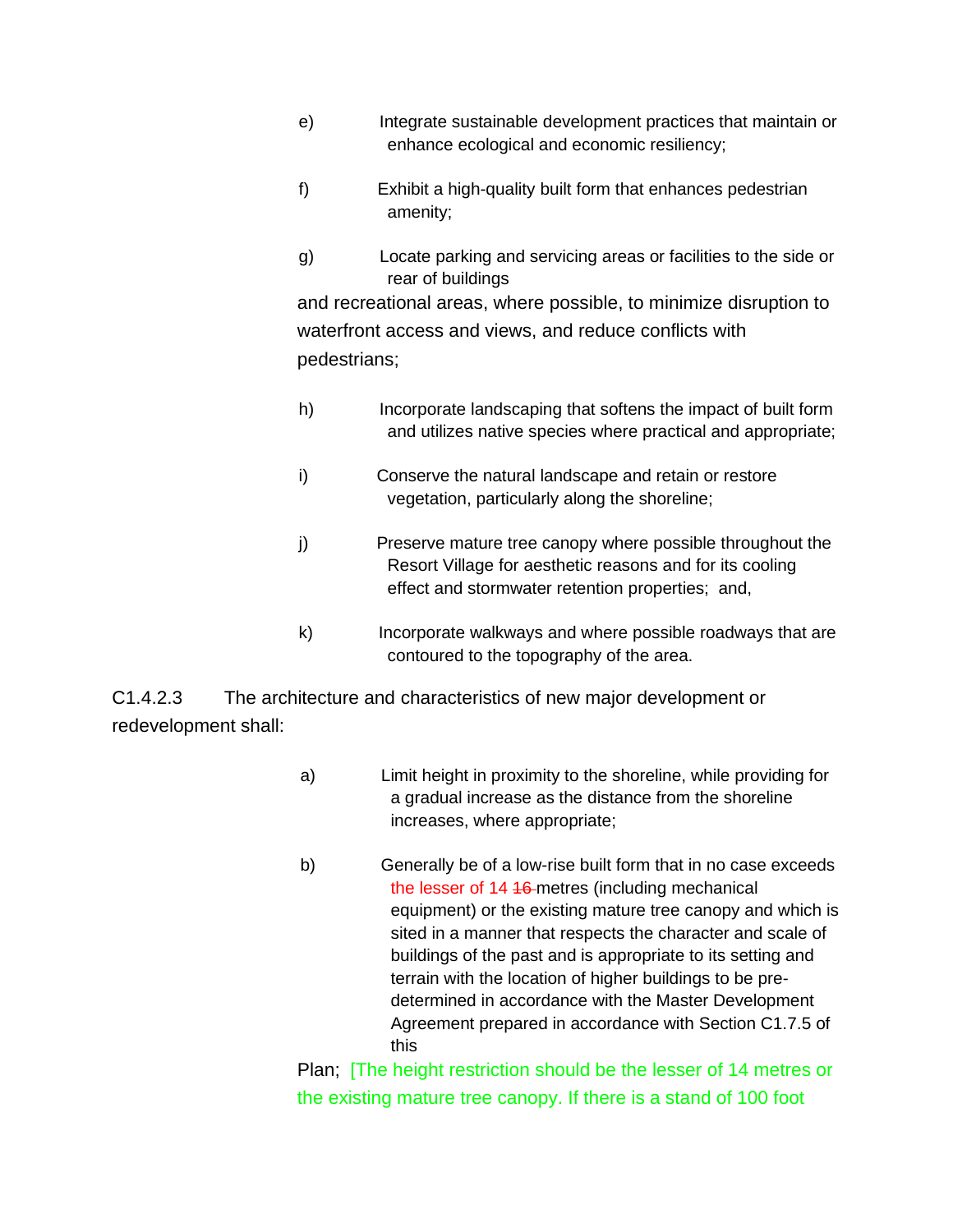trees, that should not mean 100 foot buildings. The height restriction everywhere else in the Township is 14 metres, not 16 metres.]

c) Allow prominent buildings in the Village Core or Resort Commercial designations where they contribute to a sense of community by creating visual interest and/or recognizable landmarks, subject to design guidelines as

identified in d) below;

- d) Be informed by a set of urban design and/or architectural design guidelines in accordance with Section C1.7.5 of this Plan;
- e) Utilize dark sky lighting in accordance with Township bylaws to preserve the darkness of the night sky; and
- f) Allow for the implementation of alternative standards for development where benefits to community character or the natural environment can be demonstrated, provided any negative impacts can be effectively mitigated and provided these alternative standards are supported by the Township.
- C1.4.2.4 Modifications, alterations, and enhancements to existing structures in proximity to the shoreline and/or redevelopment of such existing structures, are permitted in accordance with the implementing Zoning By-law, provided such modifications, alterations, enhancements and/or redevelopment conform to the objectives of this Plan.

#### **C1.4.3 Density of Development**

C1.4.3.1 For the purposes of calculating density, a Unit shall refer to either a Residential Dwelling Unit, Resort-Related Residential Dwelling Unit or a Resort Commercial Accommodation Unit, as defined in Section C1.8.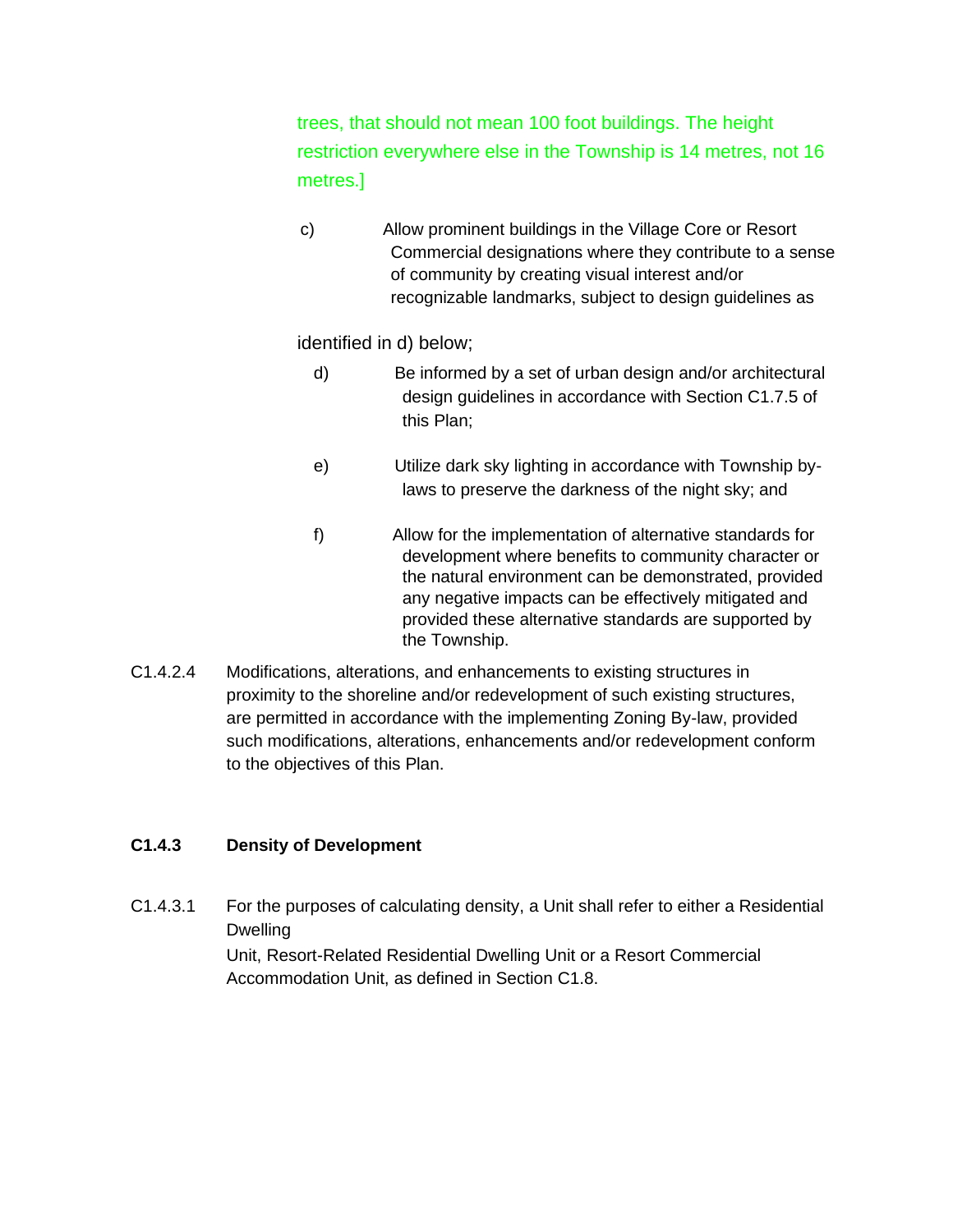- C1.4.3.2 The total Gross Floor Area for development and/or redevelopment on the lands within the Village Core (VC), Resort Commercial One (RC1) and Resort Commercial Two (RC2) designations shown on **Schedule C** shall not exceed 57,828 69,677 square metres (623,050 750,000 square feet), which total shall include all uses.
- C1.4.3.3 The total equivalent Unit count for the lands identified on **Schedule C** shall not exceed 733 882. Notwithstanding the above and Section C1.4.3.6, the total combined equivalent Unit unit count for the lands identified on **Schedules C and D**shall not exceed 1,700 2,020. [We understand that the majority property owner agreed to a further 15% reduction in the number of units from 1,999 to 1,700. This has not been reflected in the current draft. The "identified" lands on Schedules C and D do not include Legacy Cottages (RC4) nor the JW Marriott property (RC3). We suggest that the 299 unit reduction be allocated as 50% in the RC1 and RC2 designations and 50% in the R1 and R2 designations. This reflects our community's concern for the built form on the waterfront and is consistent with the Minett Joint Policy Review Steering Committee recommendations. Corresponding changes have been made to the GFA numbers.]

C1.4.3.4 Given the need to ensure that resort and tourism amenities are developed in the first

> phase and in subsequent phases of development as per Section C1.7.1, the percentage of Gross Floor Area in Section C1.4.3.2 allocated to Units shall be determined in the implementing Zoning By-law, with this percentage requiring a reasonable amount of resort, commercial and tourism amenities in each phase as appropriate to ensure the Minett Resort Village is commercially viable and attractive to the Travelling & Vacationing Public.

- C1.4.3.5 The total Gross Floor Area for development and/or redevelopment on the lands within the Residential One (R1) and Residential Two (R2) designations shown on **Schedule D** shall not exceed 76,393 88,258 square metres (821,950 950,000 square feet).
- C1.4.3.6 The total equivalent Unit count for the lands identified on Schedule D shall not exceed 967 1, 117. Notwithstanding the above and Section C1.4.3.3, the total combined equivalent Unit unit count for the lands identified on **Schedules C and D** shall not exceed 1,700 2020.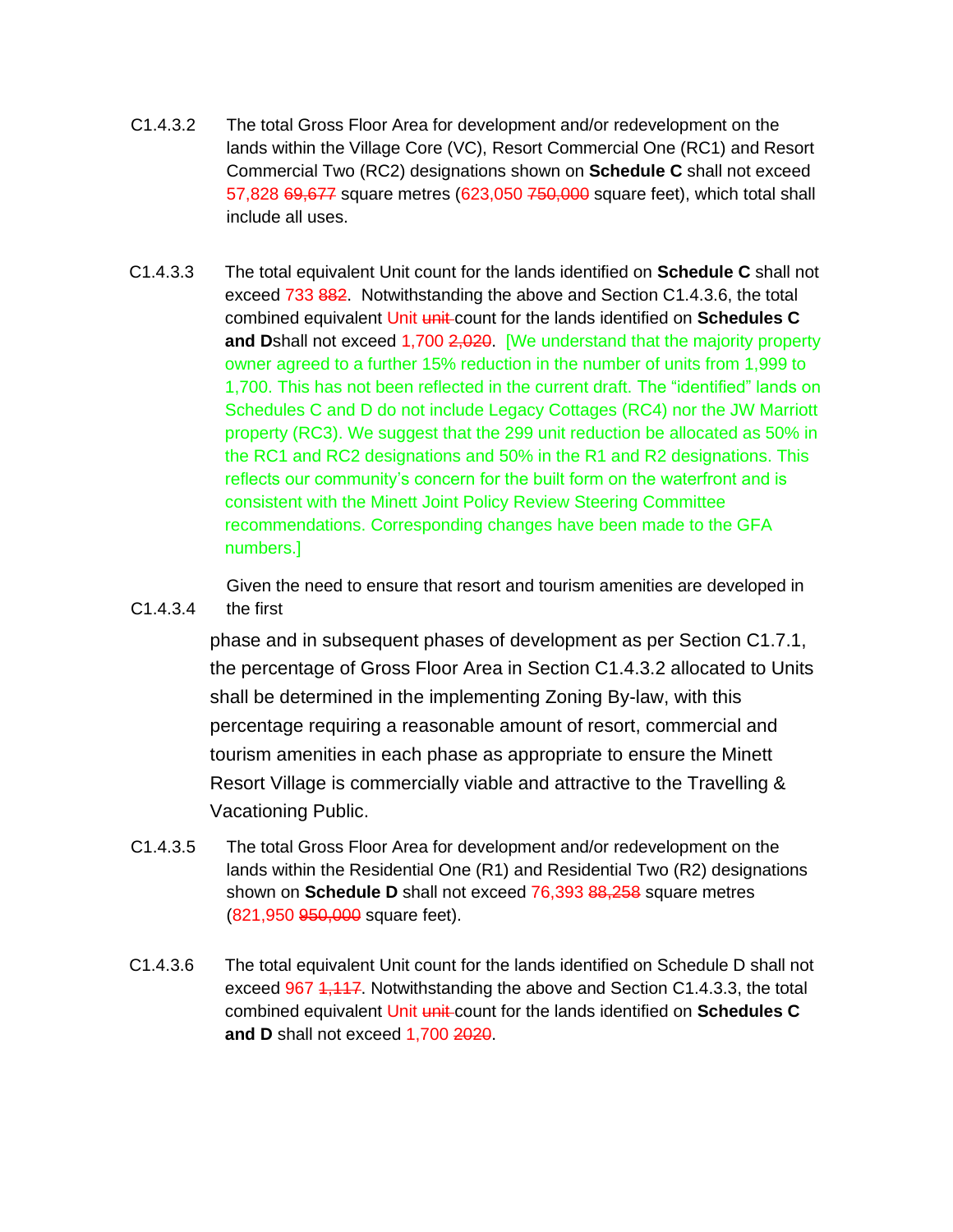C1.4.3.7 For those lands within the Resort Commercial Three (RC3) and Resort Commercial Four (RC4) designations shown on **Schedule C** the maximum equivalent Unit count number of Units shall be 265 and 55 respectively. [We suggest that the equivalent Unit count concept should apply to all lands designated resort commercial. For example, we suggest it would not be appropriate for the 265 units in RC3 to be comprised of 4,000 square-foot units, or even 10,000 square-foot units. Units already built or under construction would be legally non-conforming. We further understand that the Mayor has confirmed there are no pending development applications for the RC3 lands.]

#### **C1.4.4 Transportation/Access**

- C1.4.4.1 All new development shall front onto a publicly accessible road, which is maintained year-round, except where development occurs by condominium description.
- C1.4.4.2 Notwithstanding policy C1.4.4.1, all private condominium roads shall have access from a public year-round maintained road.
- C1.4.4.3 Where condominium registration is utilized, roads shall be designed and constructed to Township standards and provide for emergency vehicular access to the satisfaction of the District and the Township.
- C1.4.4.5 Public access to, from, and along Lake Rosseau shall be preserved and enhanced.
- C1.4.4.6 Strong linkages to the waterfront shall be developed and additional dockage may be provided to accommodate transient visitors arriving by water subject to Section C1.4.5. Major docking areas shall be of adequate size and configuration to accommodate a variety of vessels, including appropriate provision for docking an historic steamship. ["dockage shall be provided to accommodate transient visitors arriving by water" was changed to "additional dockage may be provided". What is the purpose of this change? There is now no assurance that cottagers can visit the resort by boat.]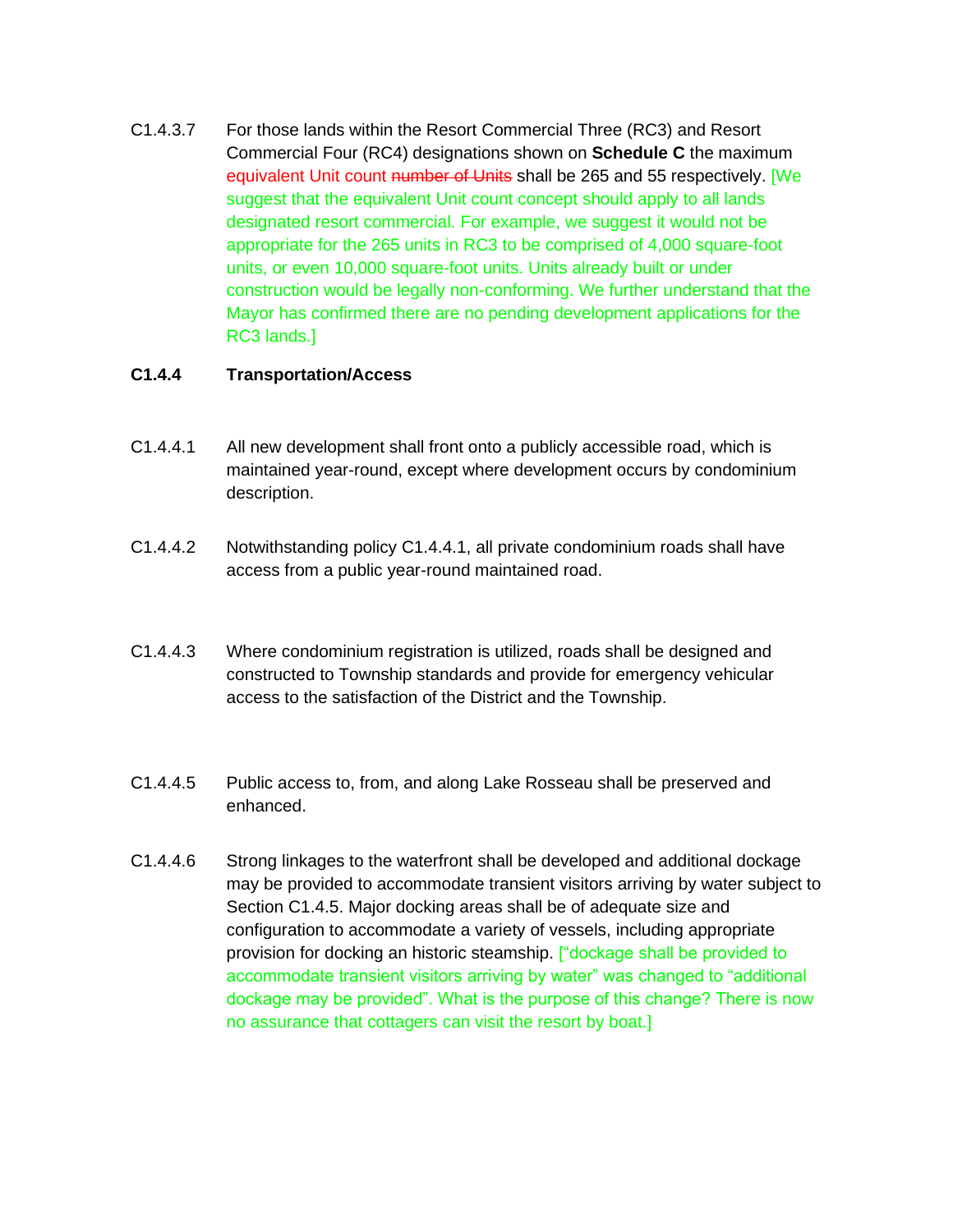C1.4.4.7 Pedestrian facilities shall be incorporated in all areas of the Resort Village to promote active transportation and to link amenities.

> The location, design and function of the public road network shall be subject to more

detailed analysis during the preparation of an integrated Transportation Plan that identifies existing and proposed integrated public, private, and condominium road networks in accordance with Section C1.7.5 e).

C1.4.4.9 Policies respecting access to District Roads are contained within Section K of the District of Muskoka Official Plan.

#### **C1.4.5 Docking**

C1.4.4.8

- C1.4.5.1 No increase in the number of legally existing or approved boat slips in the Minett Resort Village as of the date of adoption of this Plan is permitted unless appropriate boating capacity and recreational capacity studies are completed in support of any increase, to the satisfaction of the Township. [We understood there would be a number reflecting a hard cap on the number of boat slips. It was previously set at 215. Planning staff was directed to determine the actual number of legally existing and approved boat slips. There are really only three properties (Legacy, the JW Marriott and Cleveland's House and perhaps Wallace Bay Marina). It will be difficult to consider this matter, without a baseline number.]
- C1.4.5.2 Docking facilities are subject to the following provisions:
	- a) Owners and users of island cottages will be afforded the ability to rent a boat slip, enabling access to the lake and providing a semipermanent space for boat docking. The number of slips may be defined through the Zoning and/or Site Plan process.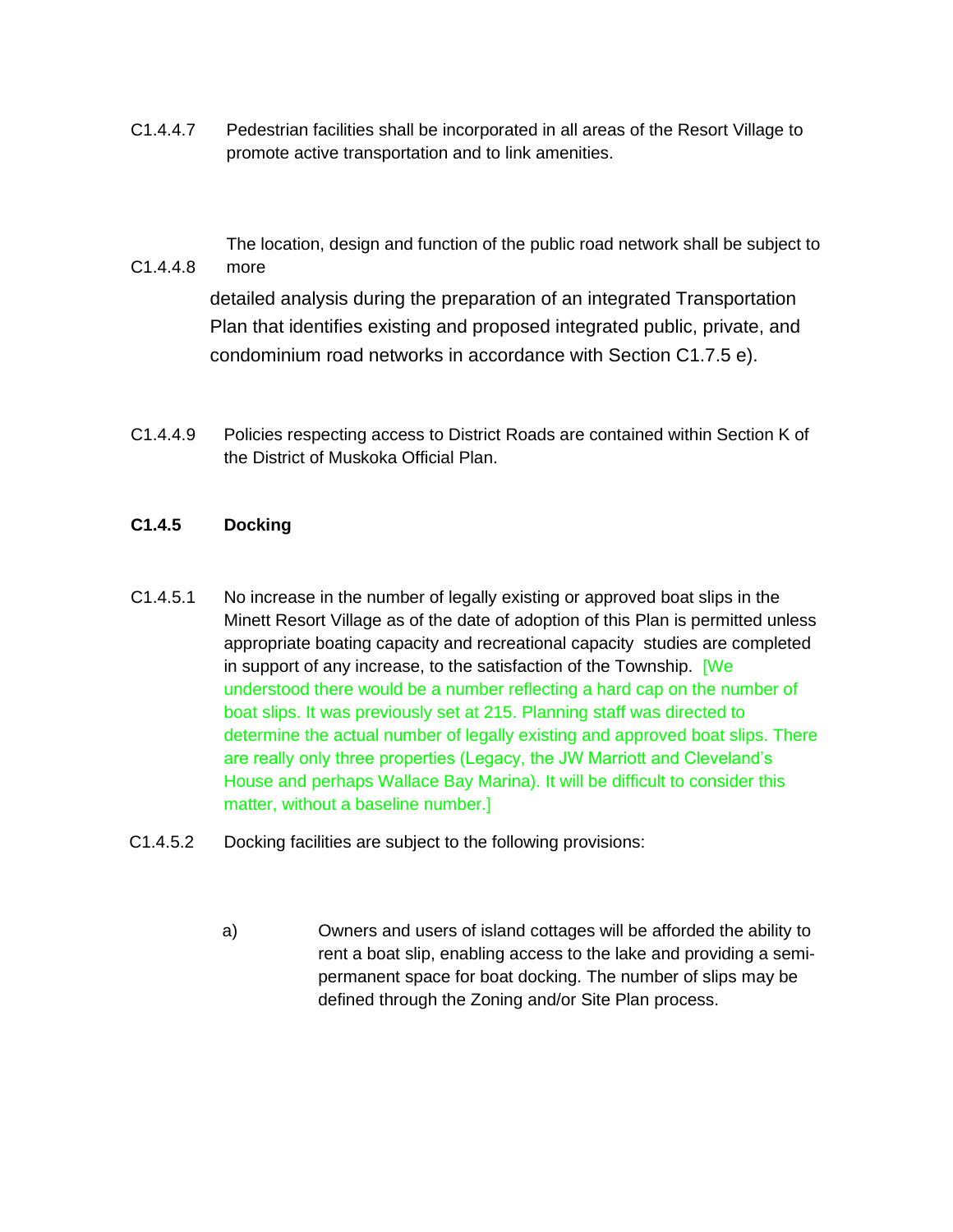- b) Slips will be made available for the transient use of the lake cottagers, enabling access to the Village Core amenities and wellness centre. The prescribed number of slips may be defined through the Zoning/Site Plan process.
- c) Docks will be utilized on a limited basis for the commercial activities of the Cleveland's House Resort. Limited basis will be defined through the implementing Zoning Bylaw(s) and or appropriate Agreements.
- d) A limited number of docks may be rented on an overnight basis to members of the Travelling & Vacationing Public as defined in Section C1.8.
- e) No more than 10% of the docks are to be reserved for Unit Owners, as defined in Section C1.8.
- C1.4.5.3 Reductions to on-site motor vehicle parking requirements for boat slips may be considered based on the provision of boat docking facilities but increases to boat docking facilities will not be considered based on such decisions to limit motor vehicle parking. [What is intended by this provision? Perhaps it should be clarified.]

#### **C1.4.6 Servicing**

C1.4.6.1

Full Service Areas are areas where municipal sewage services and municipal water

services are to be provided first and Future Service Areas are areas where municipal sewage services and municipal water services are to be developed in future phases are shown on Appendix 'A'.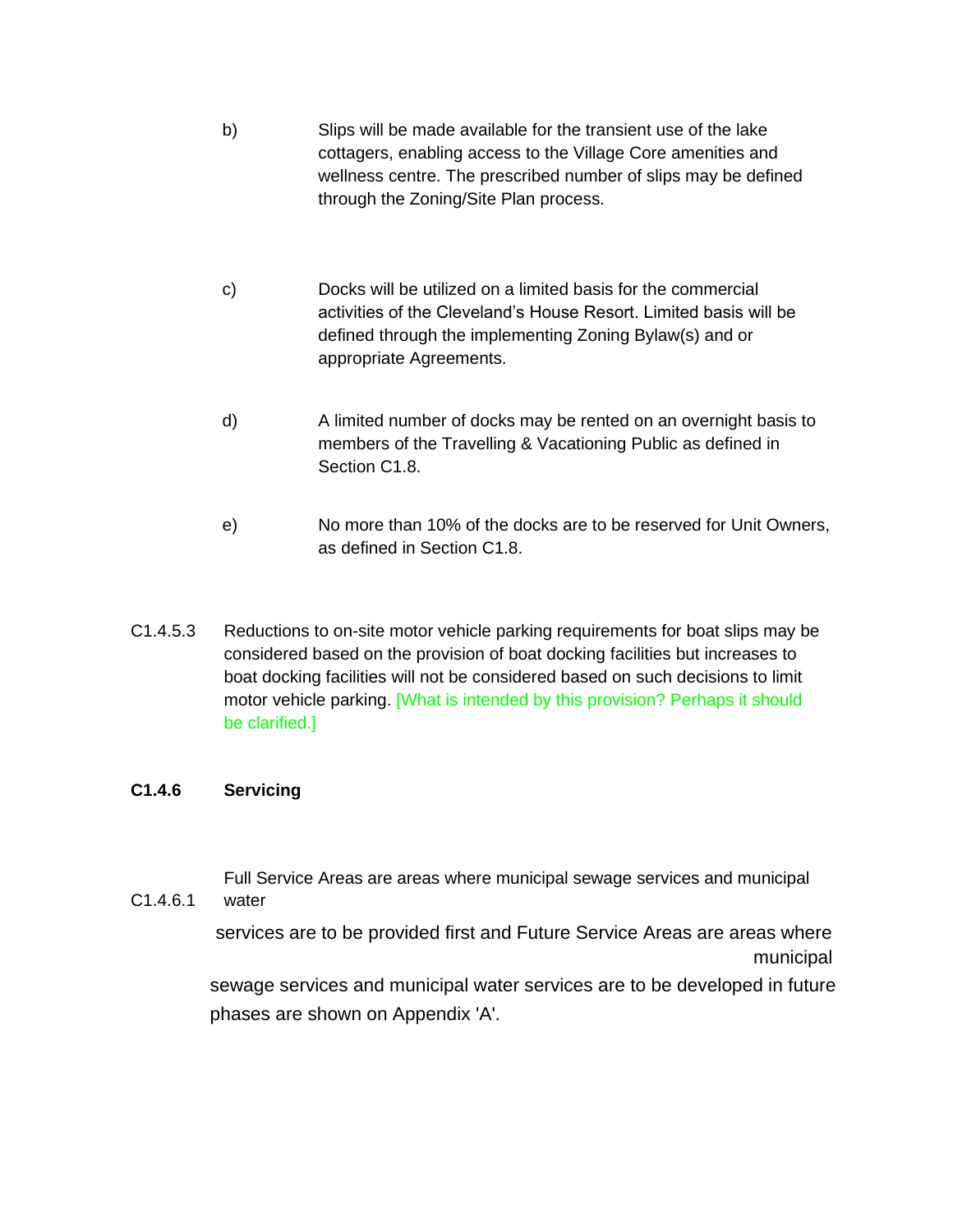- C1.4.6.2 Given the scale of development proposed in the Minett Resort Village, all development requiring potable water and/or which generates effluent within the Full Service Area shown on Appendix 'A' shall be serviced by municipal sewage services and municipal water services to support protection of the environment and minimize risks to human health and safety. The full cost of installing municipal sewage services and municipal water services will be the responsibility of the owners of the VC, RC1, RC2, R1 and R2 lands landowners who will benefit from the installation of such services. [The draft currently provides that the full cost of installing municipal services will be the responsibility of landowners who will benefit from such installation. We suggest that the cost of installing such services should be the responsibility of the main proponent.]
- C1.4.6.3 Notwithstanding Section C1.4.6.1, where municipal services are not immediately available, the reconstruction of existing buildings is permitted, along with minor additions that do not exceed 10% of the gross floor area of the existing building. The development of other buildings and structures not requiring potable water and which do not generate effluent (such as minor accessory and storage buildings) may also be permitted.
- C1.4.6.4 Development on existing private communal systems within the Resort Commercial Three (RC3) and (RC4) designations shown on **Schedule B** is required to be connected to municipal sewage services and municipal water services when they are available.
- C1.4.6.5 The proposed location of the wastewater treatment plant is designated Institutional and is shown on **Schedules A, B, C and D. [Schedule A does not indicate any Institutional lands. Consider deleting the reference to Schedule A. The District letter dated May 19, 2021 under Waste Management, indicates that the District has identified the need for a waste management depot in Minett and that its location should also be identified as part of this process.]**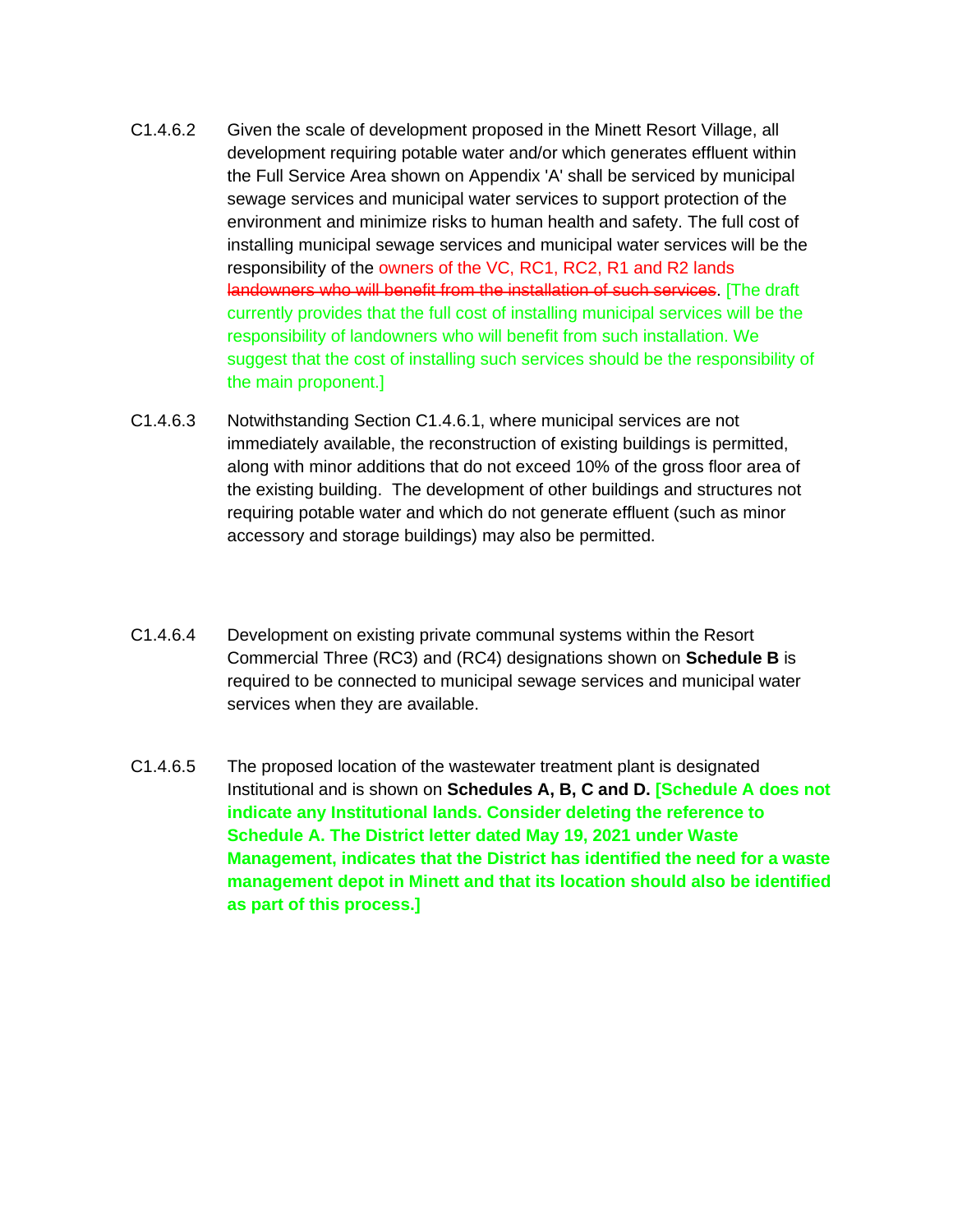C1.4.6.6 Within the Future Service area shown on Appendix 'A', individual on-site sewage services and individual on-site water services may be permitted to allow for minor development and redevelopment on existing lots of record and in accordance with the zoning that was in place the date this policy comes into effect, provided that site conditions are suitable for the long-term provision of such services with no negative impacts and where such services are designed and installed in a manner that facilitates future connection to municipal services.

C1.4.6.7 Planning for sewage and water services in accordance with Sections C1.4.6.1 to C1.4.6.6

above shall:

- a) Promote water conservation and water use efficiency;
- b) Integrate servicing and land use considerations at all stages of the planning

process; and,

c) Ensure that these systems are provided in a manner that: i. Can be sustained by the water resources upon which such services rely;

ii. Prepares for the impacts of a changing climate; iii. Is feasible

and financially viable over their lifecycle; and

iv. Protects human health and safety, and the natural environment. [Please consider adding appropriate setback language from the sewage treatment facility. Reference is made to the current Minett OP, Section 4.4.11. Residential construction should not be permitted immediately adjacent to such a facility.]

#### **C1.4. Stormwater Management and Sedimentation**

**7**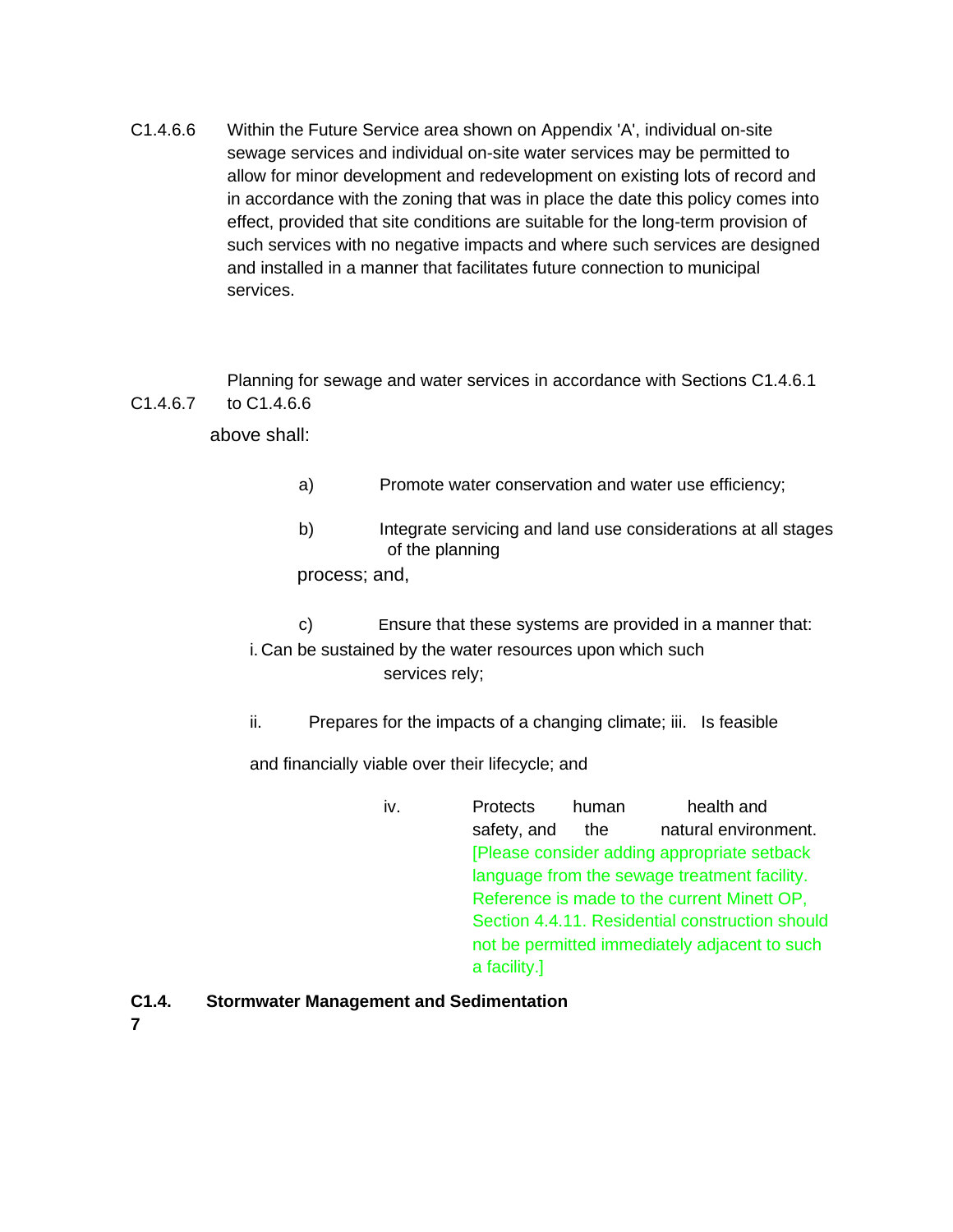- C1.4. A Stormwater Management, Erosion Control and Sedimentation Plan
- 7.1 incorporating LIDs shall be prepared prior to the commencement of new development in Minett, where required by and to the satisfaction of the District and the Township.
- C1.4. 7.2 Plans identified in C1.4.7.1 will address possible water quantity and quality impacts of runoff leaving the site, specifically with the intent of protecting the health of the lake system. Generally, post development flows shall not exceed pre-development flows. The proponent shall be responsible for designing and implementing phosphorous and salt removal strategies to the satisfaction of the Township.
- C1.4. In addition to the requirements of Policies C1.4.7.1 and C1.4.7.2, the design of
- 7.3 all infrastructure within Minett shall have regard to stormwater impacts and consider the projected impacts of climate change through stormwater management and sedimentation control measures. The design of infrastructure for major development shall require:
	- a) The use of a treatment train approach (i.e. lot level, conveyance and where necessary end of pipe/system facilities) incorporating best practice design;
	- b) Internal roadways, driveways, parking areas, cycling and walking surfaces associated with new developments are to be made of, or covered in, permeable materials, where feasible;
	- c) Retention ponds, if required, shall be effective, environmentally sound, and

made as unobtrusive and aesthetically pleasing as possible, through the planting of native plants, shrubs and trees, while maintaining protection of human health and safety;

d) Application of sediment and erosion control measures (ESC) are to be

installed and maintained during construction and until substantial stabilization of the site has occurred; and,

e) Retention or utilization of natural vegetation and shoreline buffers to control erosion, attenuate flows, and promote infiltration to promote lake system health and retain the natural beauty of Minett.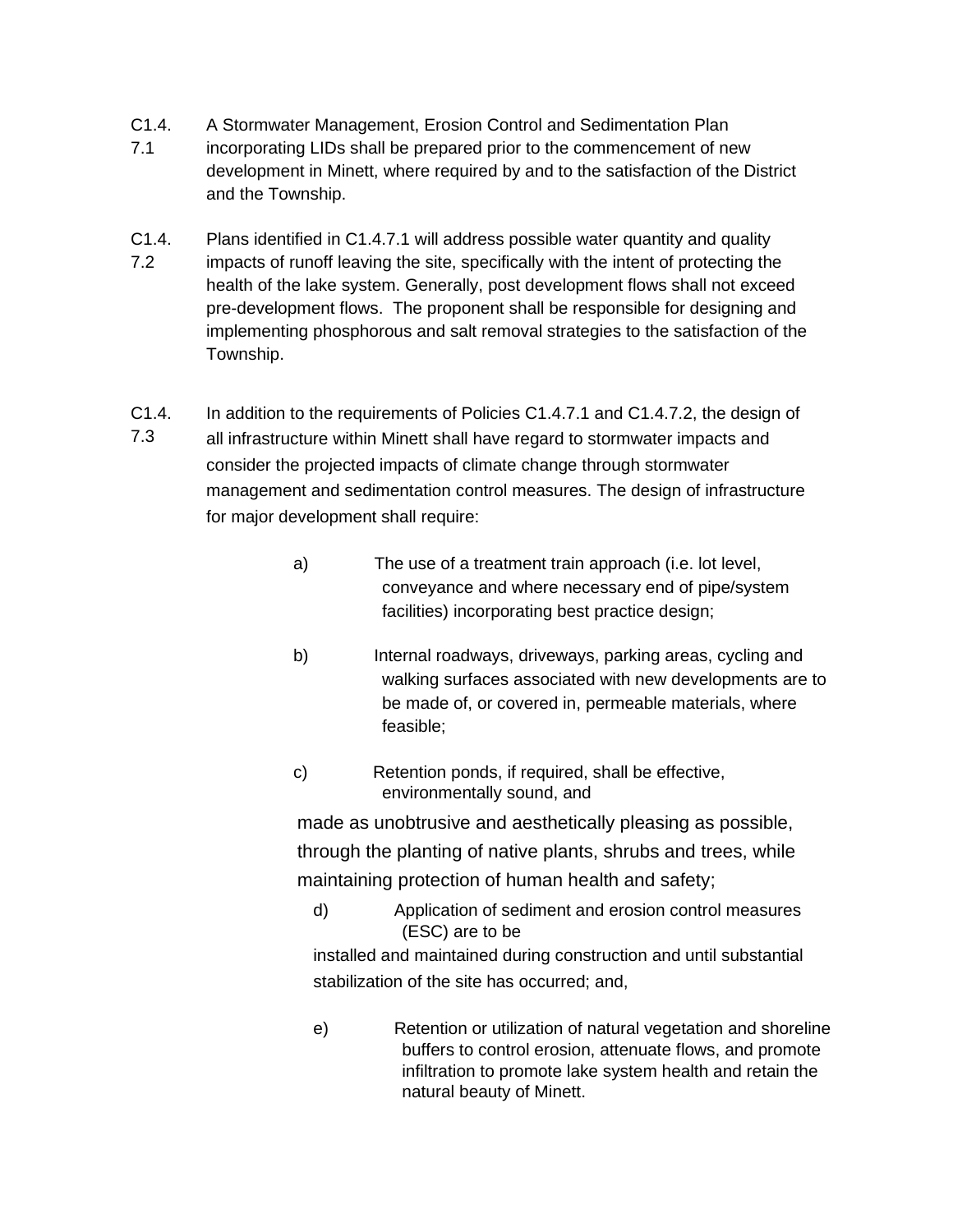#### **C1.4.8 Employment Areas**

- C1.4.8.1 Minett provides employment lands that benefit the Township and the District by providing employment opportunities. The creation of new employment opportunities shall be supported within Minett. Protect Efforts shall be made to protect ["Efforts shall be made" introduces non-mandatory language, which defeats the purpose of mandatory language, such as "required". We suggest the intent is not to encourage or ask to try hard to have staff housing in Minett.] and enhance employment lands by:
	- a) Requiring the development of staff housing to be located in Minett for the employees of the various businesses in the Minett Resort Village; [We suggest that it is imperative that this language be added in order to ensure that staff housing is located in Minett. We believe the intent is clear, however, the current language is capable of two constructions, one of which is that staff housing is required to be constructed, without specifying where.]
	- b) Allowing small scale non-resort related commercial and institutional uses; and
	- c) Incorporating uses that are supportive of a tourism-based economy including but not limited to, studios, galleries, artisan workshops, gift shops, wooden boat building, and similar complementary ancillary uses.
- C1.4.8.2 All economic development is to be undertaken in a manner that protects the features, functions, and interconnections of the natural environment.

### **C1.5 Environmental and Resource Policies**

- **C1.5.1 General**
- C1.5.1.1 In Minett, all development and redevelopment shall conform to the applicable environmental policies provided under Section C of the District of Muskoka Official Plan and those stated herein.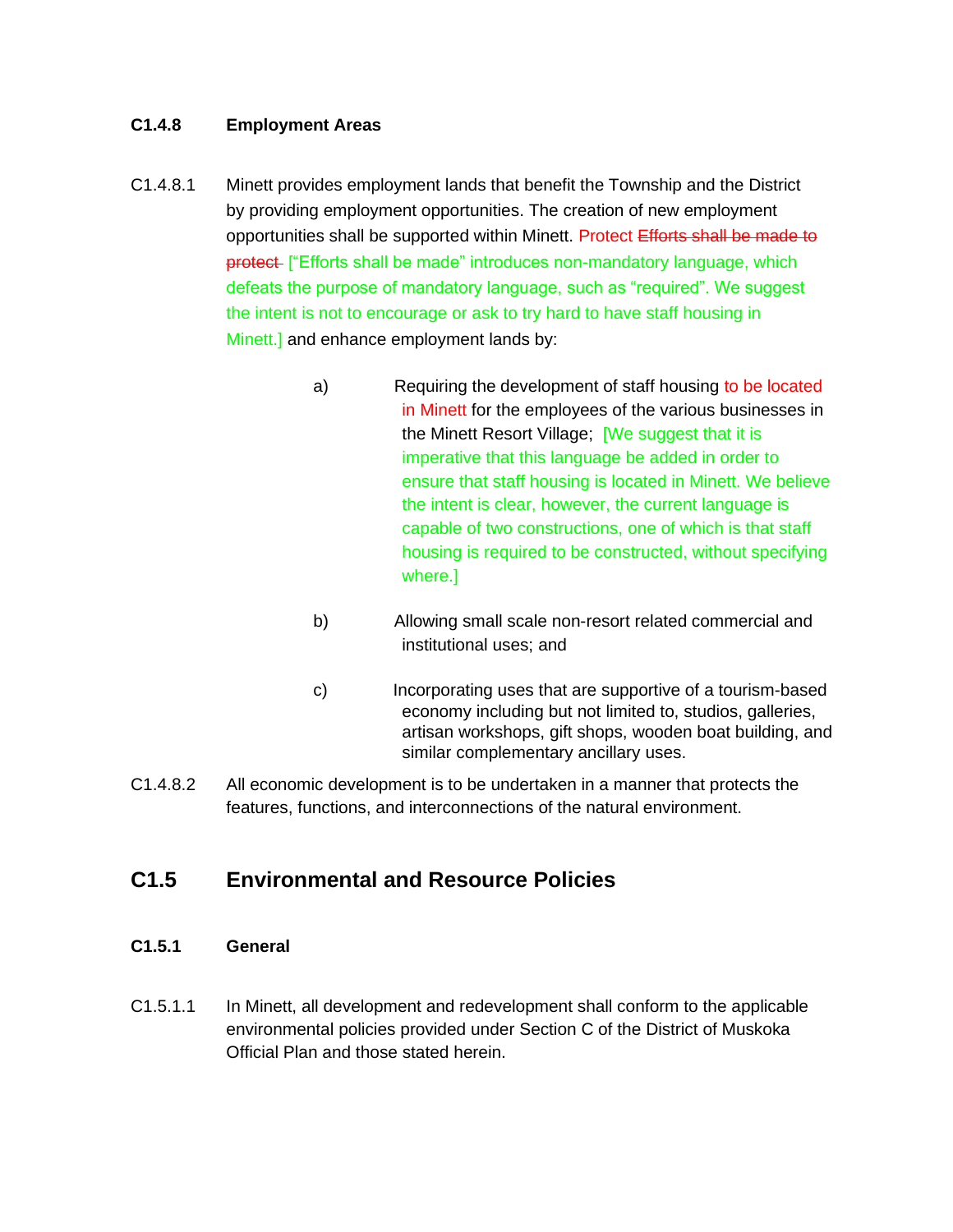C1.5.1.2 Notwithstanding Policy C1.5.1.1, the Township and/or the District shall require major

development proposals within Minett to:

- a) Develop and implement phosphorous and nutrient management plans;
- b) Develop or maintain appropriate shoreline buffers from the high-water

mark;

- c) Minimize disruption to existing topography and vegetation and the tree canopy in particular, when viewed from the water; and
- d) Develop a tree protection plan in accordance with the Township of Muskoka Lakes Tree Preservation By-law and where appropriate, complete a forest assessment and preservation plan to ensure the continued functioning of and linkages between forested blocks to protect the ability of wildlife to move throughout the area.
- C1.5.1.4 Where little or no natural buffer exists, re-naturalizing wherever possible with native plants, shrubs and trees will be required.

#### **C1.5.2 Wetlands**

- C1.5.2.1 Wetland areas are generally identified on **Schedule B**. Additional wetlands may be identified through site assessments and subject to evaluation.
- C1.5.2.2 The specific boundaries of wetlands shall be confirmed by an Environmental Impact Study and/or Natural Heritage Study and subject to refinement without an amendment to this Plan, where applicable.
- C1.5.2.3 No development shall be permitted within wetlands with the exception of conservation uses that may include trails or boardwalks.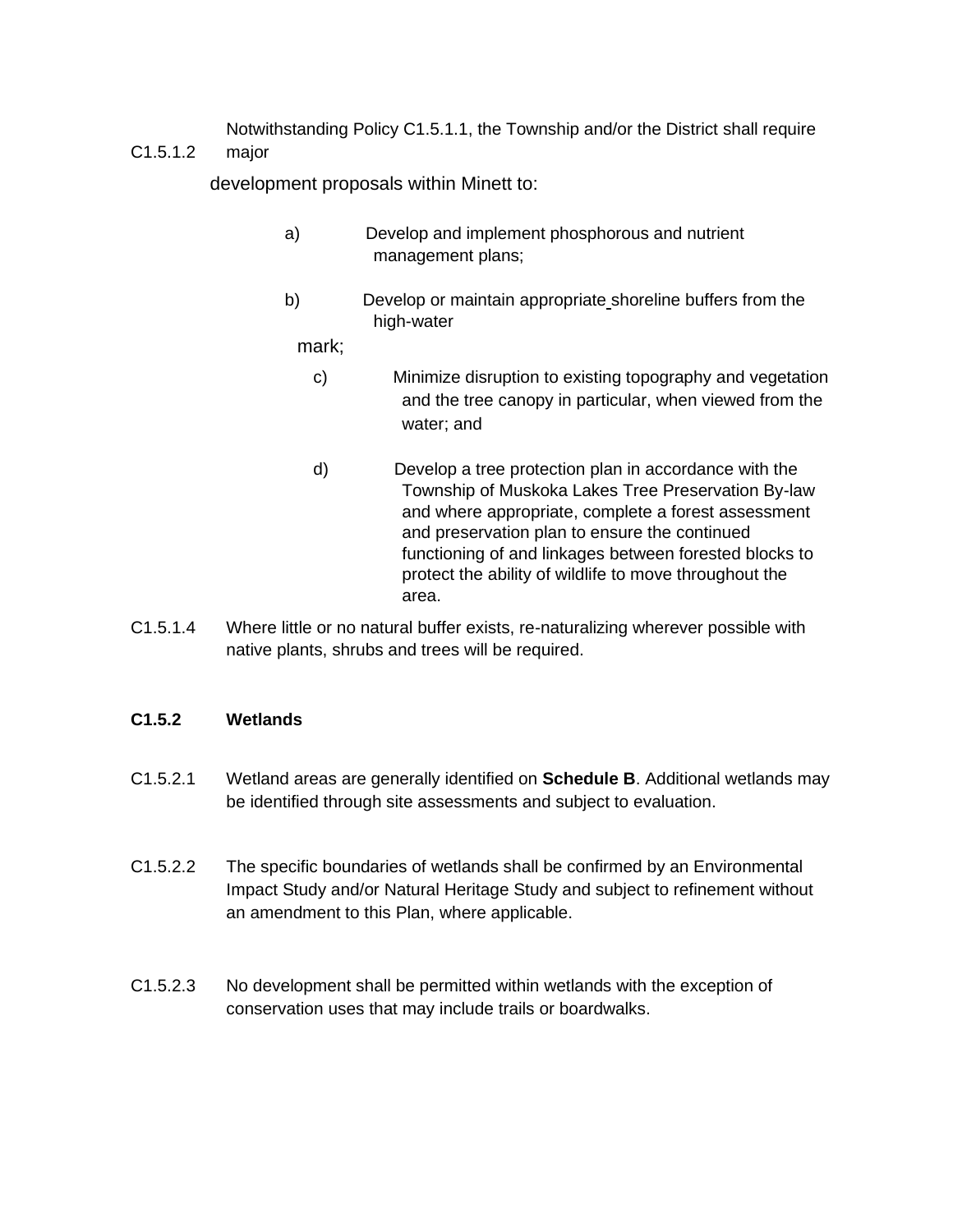- C1.5.2.4 Development adjacent to wetland areas may be permitted, provided a study is submitted to the satisfaction of the Township which indicates that it will not result in any of the following:
	- a) Loss of wetland function;
	- b) Conflict with existing site-specific wetland management practices; and/or
	- c) Loss of contiguous wetland area.

#### **C1.5.3 Areas of Use Limitation**

- C1.5.3.1 Areas of Use Limitation are areas with constraints to development that shall be addressed through engineering and other technical reports prepared in support of applications for development. In Minett, all development and redevelopment shall conform to the applicable environmental and human health policies provided under Section I of the District of Muskoka Official Plan and those stated herein. [The District letter, under Flood Hazards, States that this cross reference be included. It conforms to the similar cross reference in Section C1.5.1.1.] The following areas are classified as Areas of Use Limitations:
	- a) Lands subject to periodic or seasonal flooding;
	- b) Slopes steeper than 20%;
	- c) Areas of erosion or slope instability; and,
	- d) Prominent knolls and adjacent slopes visible from the water.
- C1.5.3.2 Specific land shall be identified as part of an Area of Use Limitation through the review of a development application and after a site inspection by the appropriate authorities has been completed.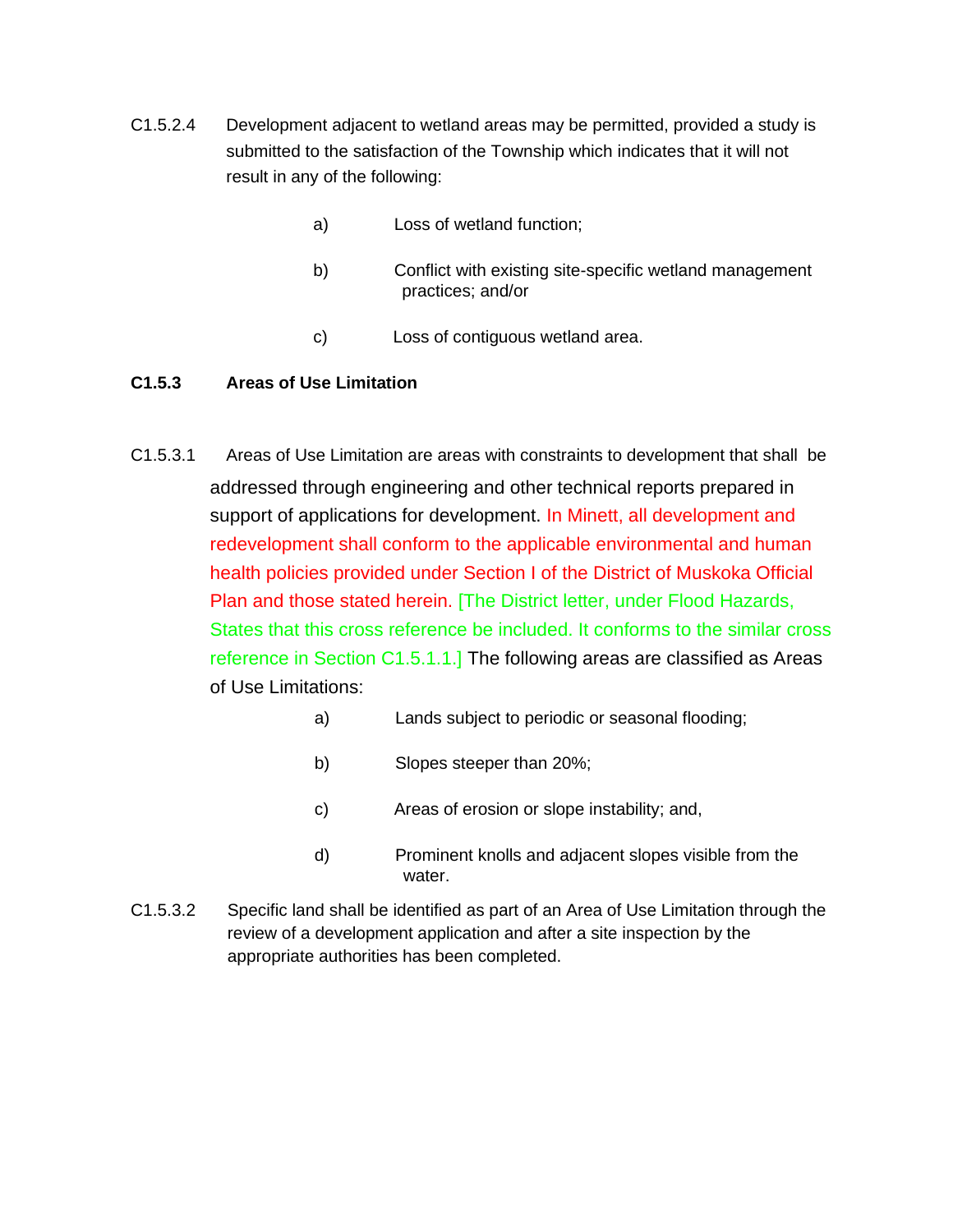- C1.5.3.3 Building setbacks may be established from the margins of an Area of Use Limitation if the extent of severity of the constraint warrants it and subject to the satisfaction of and prior approval by the Township which may include site plan approval.
- C1.5.3.4 Any development within an Area of Use Limitation shall seek to be integrated into the landscape while enhancing the natural feature, to the fullest extent possible.
- C1.5.3.5 For steep slopes >20% and <40%, existing vegetation shall be substantially retained on all slope faces. If vegetation cannot be substantially retained, then an Environmental Impact Study that addresses specific mitigation measures shall be required by the Township to address the visual and environmental integrity of such lands, among other matters; and for steep slopes >40%, an Environmental Impact Study that addresses specific mitigation measures shall be required to the satisfaction of the Township. Where required by the Township, engineering evaluations must be provided to demonstrate how the constraint will be addressed. A servicing report may also be required by the Township to demonstrate how the site can be adequately serviced.
- C1.5.3.6 The District of Muskoka has completed flood plain mapping and this mapping shall be implemented in the Township's implementing zoning by-law in accordance with Section C1.7.2 of this Plan. This mapping should be referenced when considering any development or site alteration in the Minett Resort Village. New habitable buildings are not permitted in the floodplain.

#### **C1.5.4 Shorelines**

C1.5.4.1

The maintenance of the shoreline of lakes and rivers is key to preserving the quality of

the natural and cultural heritage of Muskoka along the waterfront. Tree cover, vegetation and other natural features are encouraged to be retained to the extent feasible [The proposed revised language conforms to the section below (Section C1.5.4.2) and is superior to "encouraged" (or try hard).] to uphold the visual and environmental integrity and the exceptional character of the shoreline area.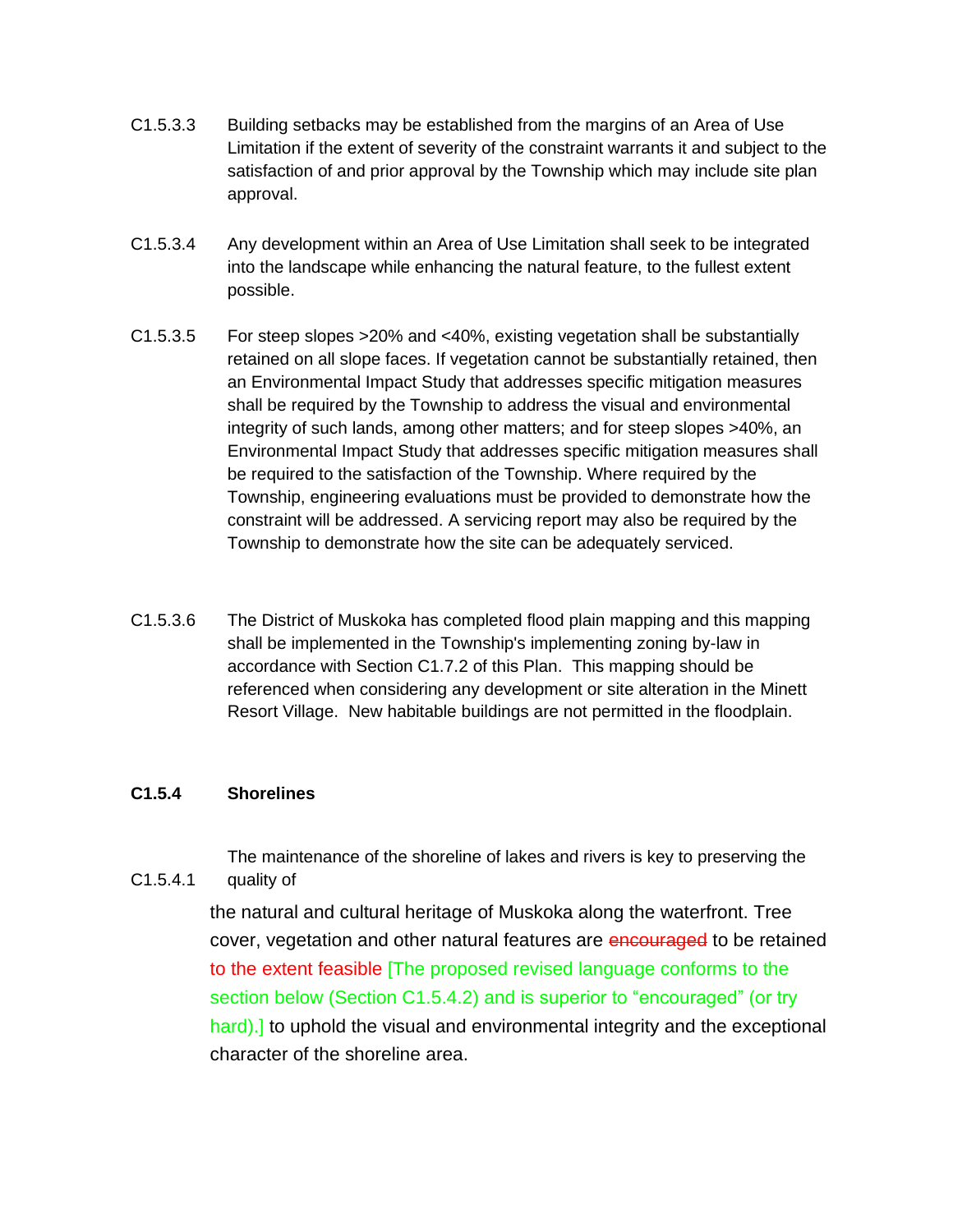- C1.5.4.2 Natural landscape features such as watercourses, significant heights of land, rock faces or cliffs, waterfalls, rapids, beaches, vistas, panoramas, landmarks, tree-lined horizons and other similar features shall be conserved to the extent feasible. New development shall be located and designed to protect these characteristic features.
- C1.5.4.3 The role of natural vegetated shorelines in buffering waterbodies from erosion, siltation and nutrient migration adjacent to the sensitive littoral zone is critical to the protection of water quality. Preservation and restoration, where appropriate, of shoreline buffers is therefore required. In this regard, as much of the area adjacent to the shoreline as possible shall be maintained in a natural state where new lots are being created, where vacant lots are being developed and when redevelopment on existing lots is proposed. The vegetative buffer should stretch across the entire water frontage and be at least 15 metres in depth from the normal high water mark and where redevelopment is proposed, the shoreline buffer should be achieved to the extent feasible through ecological enhancement where possible.
- C1.5.4.4 Notwithstanding Section C1.5.4.3, given the role and function of the Minett Resort Village, flexibility with respect to requiring 15-metre waterfront vegetative buffers is provided for only recreational and other amenities related to the waterfront, such as docks, boathouses, paths, trails and boardwalks and does not apply to any form of commercial or residential accommodation and, with respect to retail or commercial space, an appropriate amount of vegetative buffer or landscaping shall be required, to be set out in the implementing zoning by-law. [We suggest it would not be appropriate to permit a wellness center, tennis court or swimming pool to be built within the 15 metre setback from the high water mark, with the exception of legal noncomplying structures. We thank Council for providing that the exception does not apply to commercial or residential accommodation. We suggest that for retail or commercial space there should be some minimum amount of vegetative buffer retained, to be specified in the implementing zoning by law.]
- C1.5.4.5 A minimum 20 metre setback from any shoreline shall be required for all development, excluding shoreline structures, open decks, minor accessory structures and recreational and other amenities related to the waterfront, such as docks, boathouses, paths, trails and boardwalks and excluding retail or commercial space, provided that an appropriate amount of vegetative buffer or landscaping shall be required, to be set out in the implementing zoning bylaw . [Same comment as in Section C1.5.4.4 above.] A lesser setback shall not be permitted for any form of commercial or residential accommodation.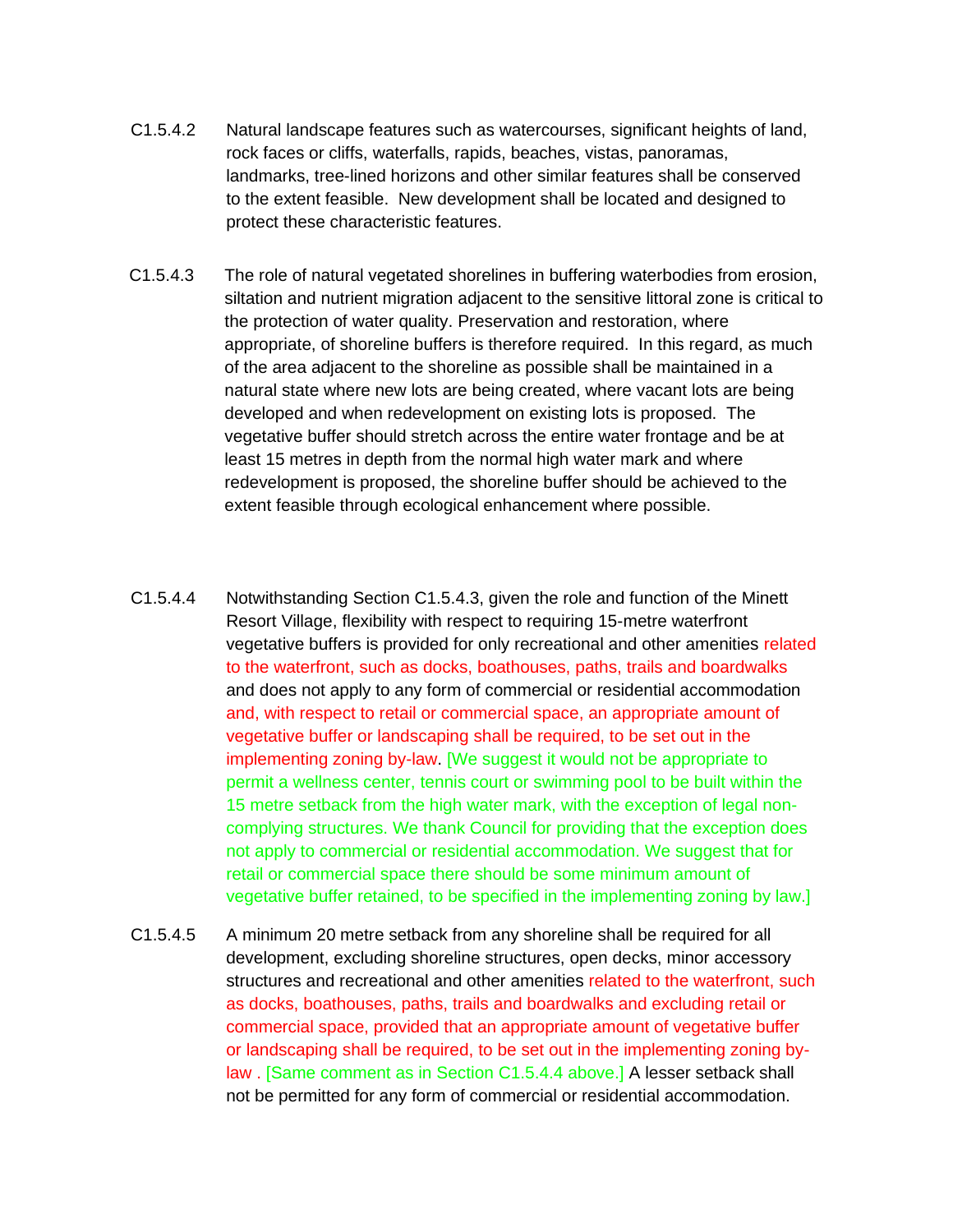Structures deemed to be legal non-complying that are being re-constructed in-situ are exempt from this policy.

C1.5.4.6 Existing and/or temporary structures in proximity to the shoreline may be modified, altered, enhanced, or redeveloped in-situ or otherwise, provided these changes achieve the objectives of this Plan.

## **C1.6 Land Use Designations**

The following policies apply to the land use designations within the Resort Village of Minett as shown on **Schedule B**. The boundaries of these designations are approximate only and subject to minor modification without an Amendment to this Plan. The extent of these designations shall be further refined through the implementing Comprehensive Zoning By-law. In Minett, all development and redevelopment shall conform to the applicable resort policies provided under Section F6 of the District of Muskoka Official Plan and those stated herein. [The District letter, under Resort Commercial Tests, provides that this cross reference be added, especially in light of the Legacy LPAT decision. It conforms to the similar cross reference in Section C1.5.1.1.]

The Resort Village of Minett includes the following area specific designations:

- a) Village Core (VC);
- b) Resort Commercial (RC1, RC2, RC3 and RC4);
- c) Residential (R1 and R2);
- d) Institutional (I);
- e) Environmental Wetland (EW); and,
- f) Non Red Leaves (NRL).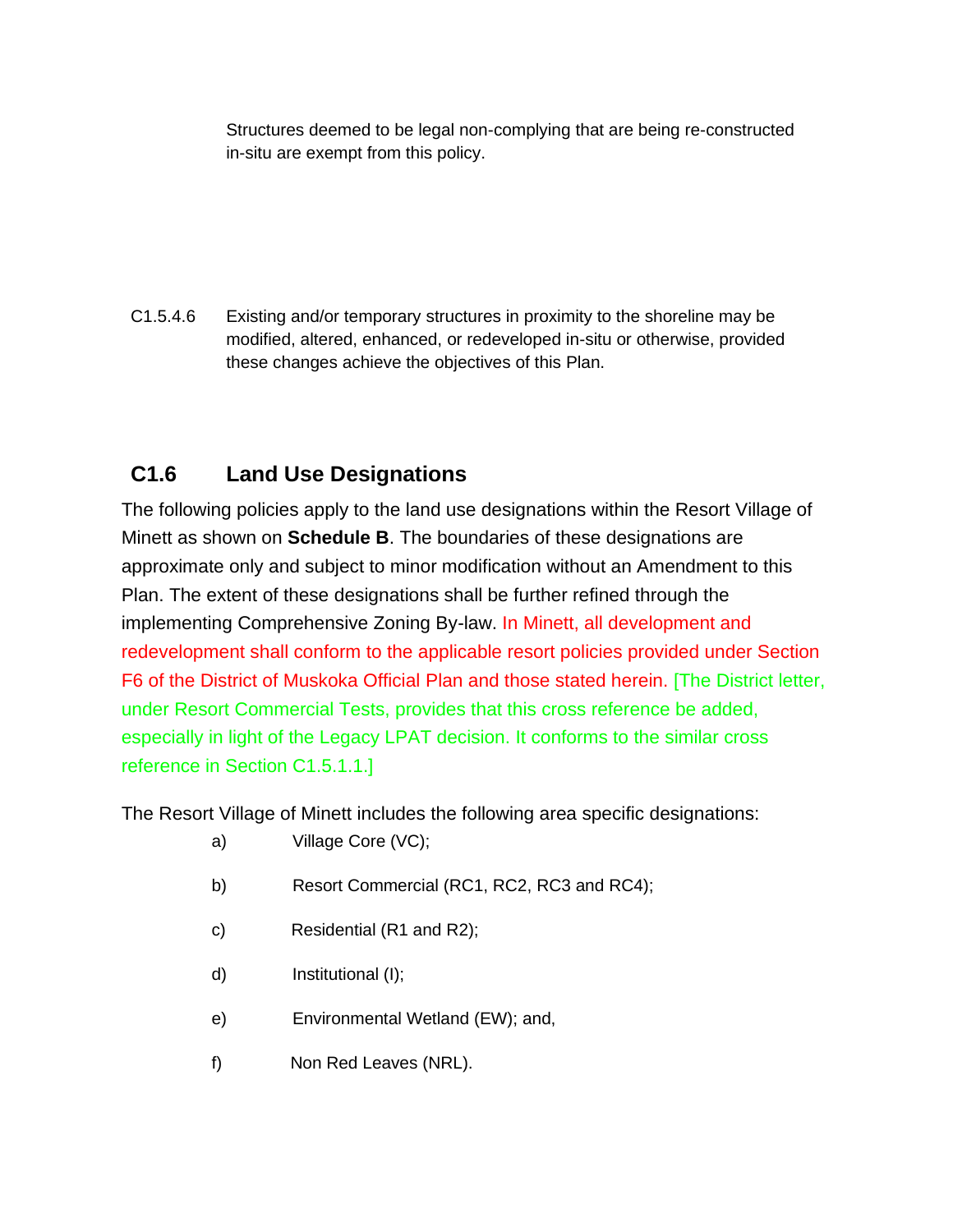The purpose of the specific designations is to recognize the interrelationships of the distinct areas in the overall development scheme while maintaining unique policy provisions for these areas within the overall Resort Village. Where minor changes to the location of existing roads are proposed, the land use designation that applies on either side shall move with the change in the road location.

#### **C1.6.1 Village Core (VC)**

- C1.6.1.1 Lands designated as VC are shown on **Schedules B and C**.
- C1.6.1.2 The VC shall be the primary gathering place within Minett, as well as the major focus of development. Critical to its success, the VC shall be planned as a central area consisting of a mix of commercial, resort, limited resortrelated residential, and institutional uses with appropriate connections to adjacent areas.
- C1.6.1.3 The following mix of uses that support the resort and tourist commercial function of Minett shall be permitted in the VC designation:
	- a) Resort Commercial Accommodation Units in facilities such as lodges, resorts, hotels, cabins, lakefront villas and housekeeping, management and staff accommodations;
	- b) Retail and service commercial uses;
	- c) Uses that promote wellness activities and recreation opportunities and facilities such as a wellness centre, trails, plazas and public squares, public open private spaces, seating areas, beaches and sport facilities and private leisure clubs that are recreational in nature, among others;
	- d) Resort-Related Residential Dwelling Units which shall not exceed 30% of the

total number of Units permitted on those lands depicted on **Schedule C** and inclusive of Resort-Related Residential Dwelling Units in the VC, RC1 and RC2 designations subject to Section C1.6.1.4 below;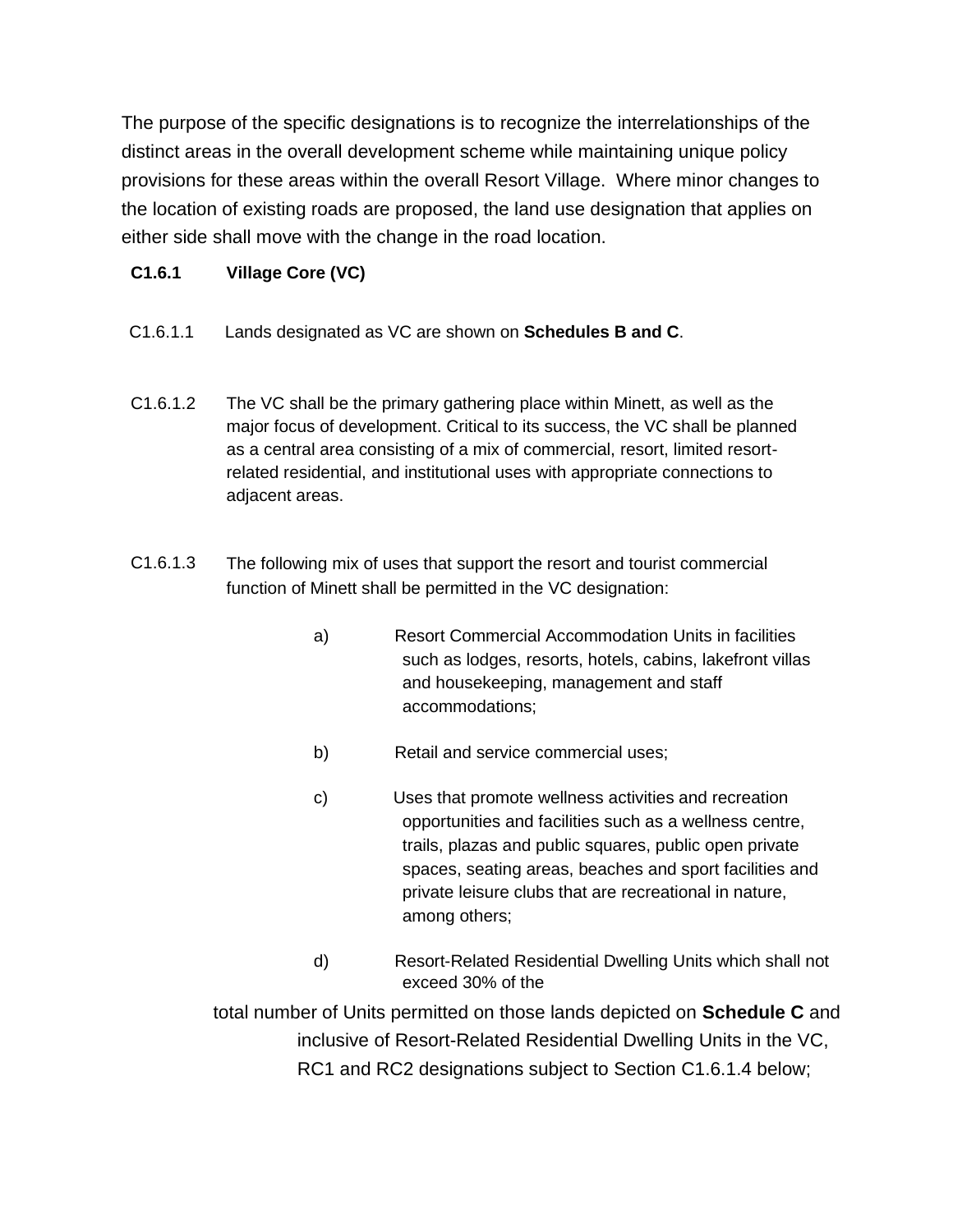- e) Small-scale industrial uses such as wooden boat building; and
- f) Other commercial uses associated with recreation including retail service uses, marinas, contractors' yards, boats and snowmobile sales, rentals and servicing, and fuel stations.

#### C1.6.1.4 General Policies:

- a) All Resort Commercial Accommodation Units in the VC designation are required to generate a turnover of occupants through mandatory rental programs, exchanges, timesharing, fractionalized ownerships or other similar means as stipulated in Section C1.9. The use of Resort Commercial Accommodation Units as a year-round or seasonal dwelling unit shall not be permitted.
- b) In-person management shall be available on-site in order to respond to complaints, deal with emergencies, and assist guests and visitors. The appropriate management arrangement will depend on the scale, location, on-site resort-related amenities, and desired experience of a resort.
- c) To provide recreation experience, a variety of resort-related amenities and services shall be available on-site. Such amenities and services must be available to unit owners, guests and visitors and are required to be available to the general public where appropriate. In addition, these amenities must be tangible and include more than just the development of a beach, walking trails or similar passive features. The development of a reasonable number of amenities shall occur in the first phase in accordance with Section C1.7.1 of this Plan.
- d) Resort-Related Residential Dwelling Units are not required to generate a turnover of occupants through mandatory rental programs, exchanges, timesharing, fractionalized ownerships or other similar means as stipulated in Section C1.9. Notwithstanding the above, Resort-Related Residential Dwelling Units are encouraged to be available to the Travelling & Vacationing Public when possible.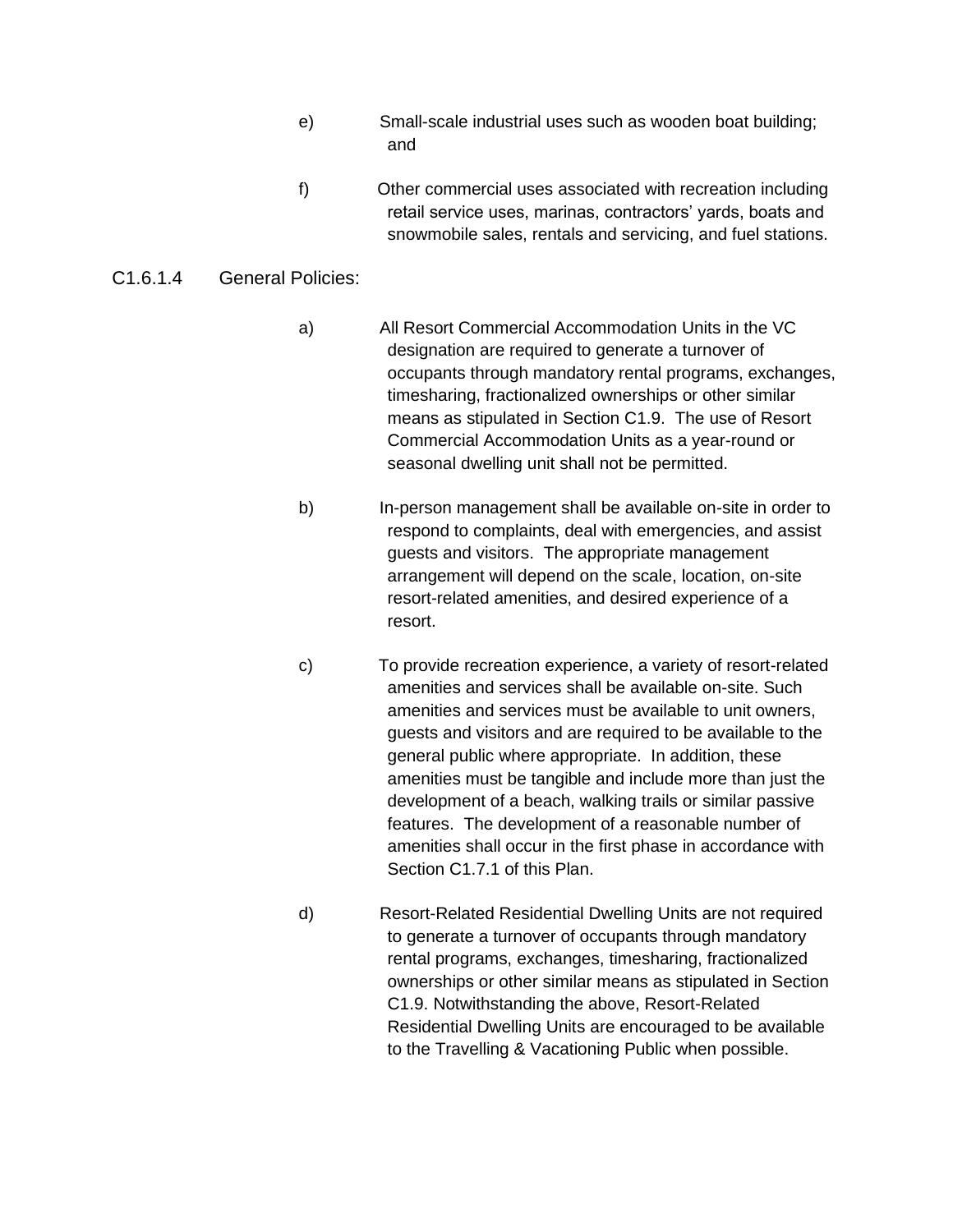e) Resort-Related Residential Dwelling Units shall form part of a functionally

integrated resort entity.

- f) Resort-Related Residential Dwelling Units shall not be permitted until an appropriate amount of Resort Commercial Accommodation Units and resort related amenities are established in accordance with Section C1.7.1 of this Plan.
- g) At no point through the phased development of the lands that are designated VC, RC1 and RC2 as shown on **Schedule C** shall more than 30% of the Units be Resort-Related Residential Dwelling Units.
- C1.6.1.5 The uses in this designation shall be subject to specific standards as set out in the implementing Zoning By-law Amendment.
- C1.6.1.6 It is anticipated that the densities and heights of buildings in this area will be the highest of any area in Minett.
- C1.6.1.7 Major development shall be designed to encourage and provide pedestrian facilities and connections and public gathering spaces, in consideration of the shoreline as an amenity.
- C1.6.1.8 Commercial use and maintenance of the commercial components of a resort development are identified in Section C1.9 and shall be prescribed in greater detail in the implementing Zoning By-law and/or Site Plan and Condominium Agreements, and in accordance with the provisions in Section C1.9.

#### **C1.6.2 Resort Commercial (RC)**

- C1.6.2.1 Lands designated as RC are identified on **Schedules B and C.**
- C1.6.2.2 Lands designated as RC shall primarily provide for lodging, accommodation, recreation, tourism, and other commercial uses.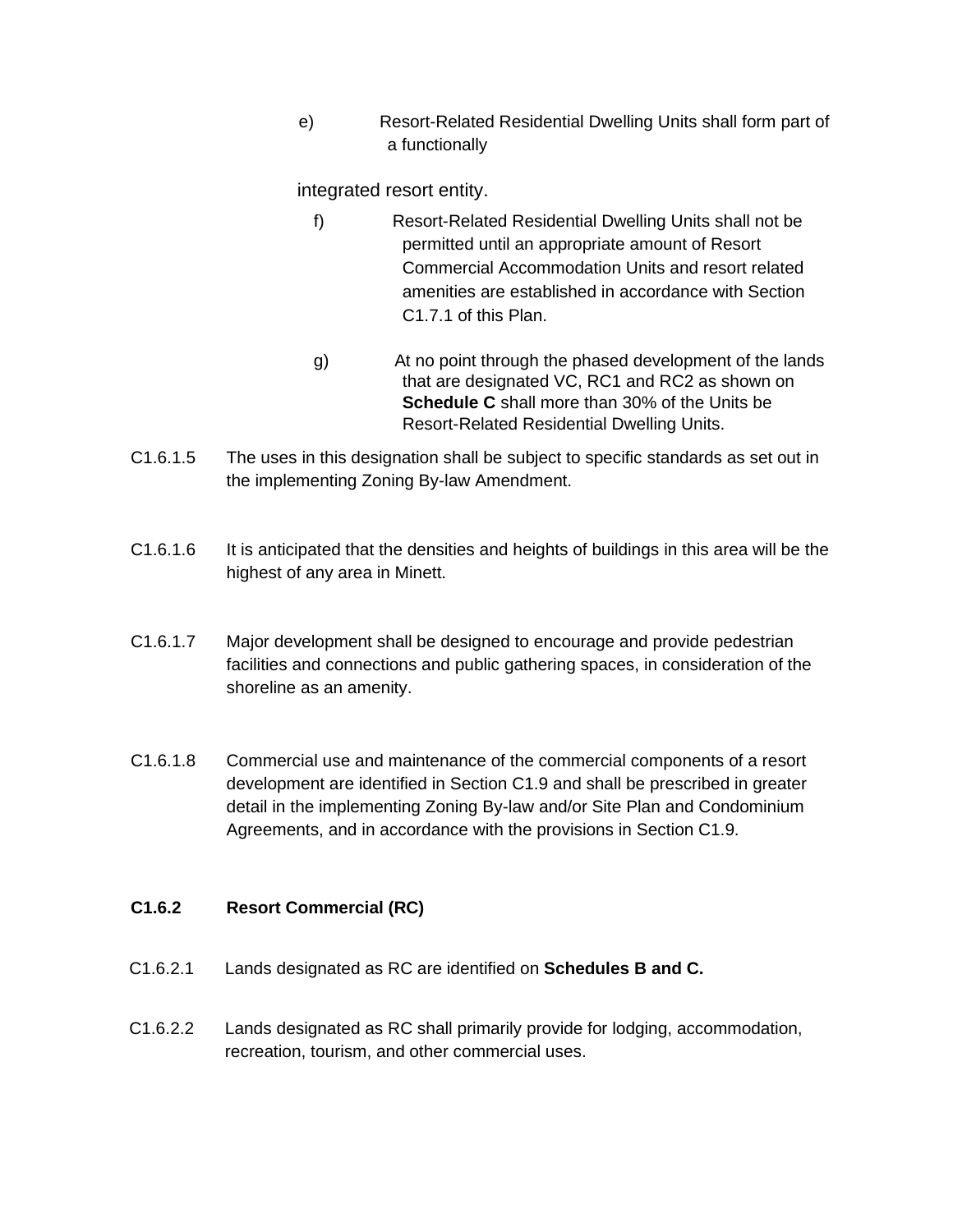- C1.6.2.3 Permitted uses within the RC designation shall include the following:
	- a) Resort Commercial Accommodation Units in in facilities such as lodges, resorts, hotels, cabins, lakefront villas, and housekeeping, management and staff accommodations;
	- b) Retail and service commercial uses;
	- c) Uses that promote wellness activities and recreation opportunities and

facilities such as a wellness centre, trails, plazas and public squares, public open private spaces , seating areas, beaches and sport facilities, and private leisure clubs that are recreational in nature, among others;

- d) Resort-Related Residential Dwelling Units on lands within the RC1 and RC2 designations, which shall not exceed 30% of the total number of Units permitted on those lands designated VC, RC1 and RC2 as shown on **Schedule C** subject to Section C1.6.2.4 below;
- e) Small-scale industrial uses such as wooden boat building;
- f) Other commercial uses associated with recreation including retail service uses, marinas, contractors' yards, boats and snowmobile sales, rentals and servicing, and fuel stations; and
- g) Public or private camps, and service uses accessory to such camps and located on the same property.

#### C1.6.2.4 General Policies:

a) All Resort Commercial Accommodation Units in the RC1, RC2, RC3 and RC4 designations are required to generate a turnover of occupants through mandatory rental programs, exchanges, timesharing, fractionalized ownerships or other similar means as stipulated in Section C1.9. The use of Resort Commercial Accommodation Units as a year-round or seasonal dwelling unit shall not be permitted.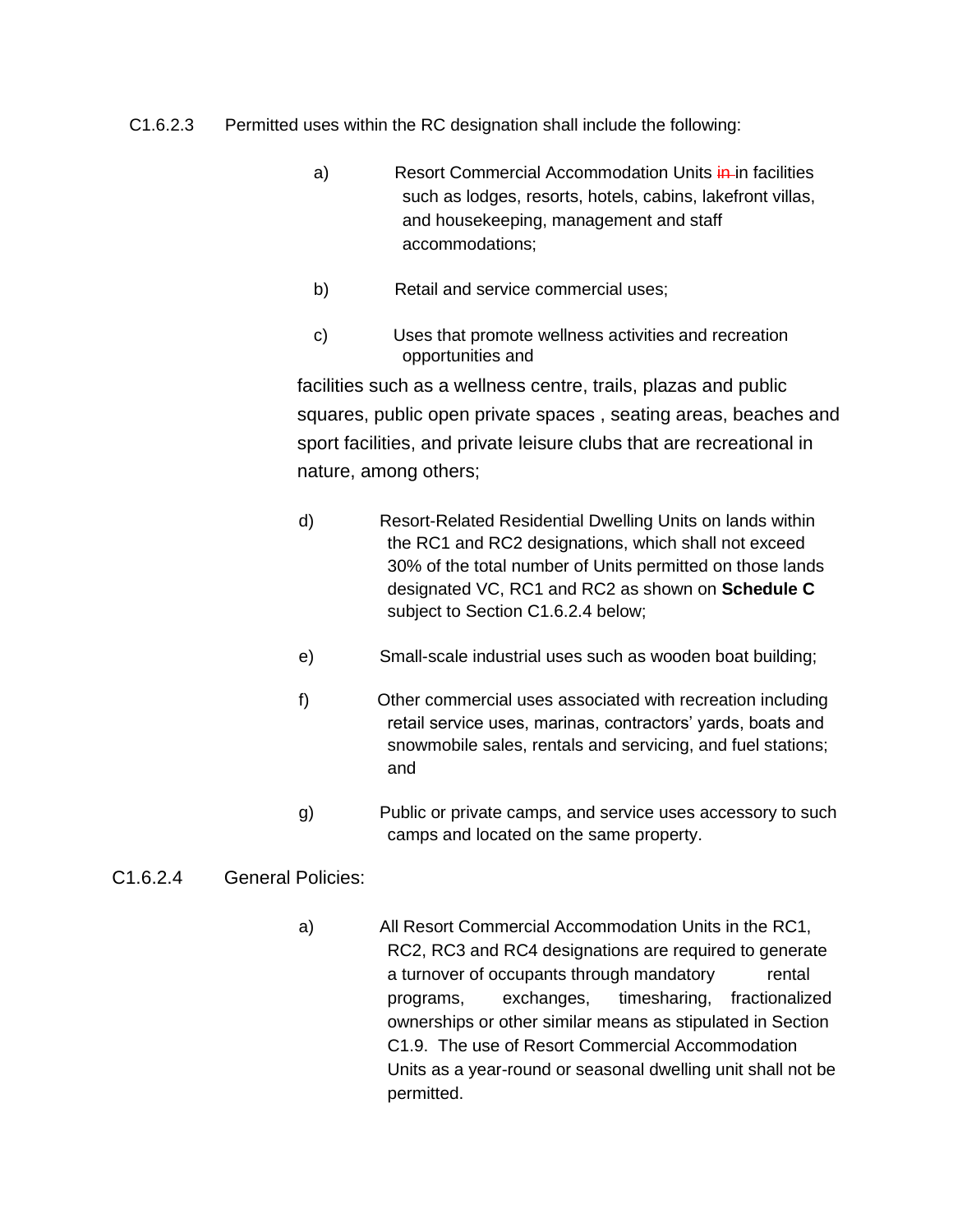- b) In-person management shall be available on-site in order to respond to complaints, deal with emergencies, and assist guests and visitors. The appropriate management arrangement will depend on the scale, location, on-site resort-related amenities, and desired experience of a resort.
- c) To provide recreation experience, a variety of resort-related amenities and services shall be available on-site. Such amenities and services must be available to unit owners, guests and visitors and are required to be available to the general public where appropriate. In addition, these amenities must be tangible and include more than just the development of a beach, walking trails or similar passive features. The development of a reasonable number of amenities shall occur in the first phase in accordance with Section C1.7.1 of this Plan.
- d) Resort-Related Residential Dwelling Units that may be permitted in the RC1 and RC2 designations are not required to generate a turnover of occupants through mandatory rental programs, exchanges, timesharing, fractionalized ownerships or other similar means as stipulated in Section C1.9. Notwithstanding the above, Resort-Related Residential Dwelling Units are encouraged to be available to the Travelling & Vacationing Public when possible.
- e) Resort-Related Residential Dwelling Units shall form part of a functionally integrated resort entity.
- f) Resort-Related Residential Dwelling Units shall not be permitted until an appropriate amount of Resort Commercial Accommodation Units and resort related amenities are established in accordance with Section C1.7.1 of this Plan.
- g) At no point through the phased development of the lands that are designated VC, RC1 and RC2 as shown on **Schedule C** shall more than 30% of the Units be Resort-Related Residential Dwelling Units.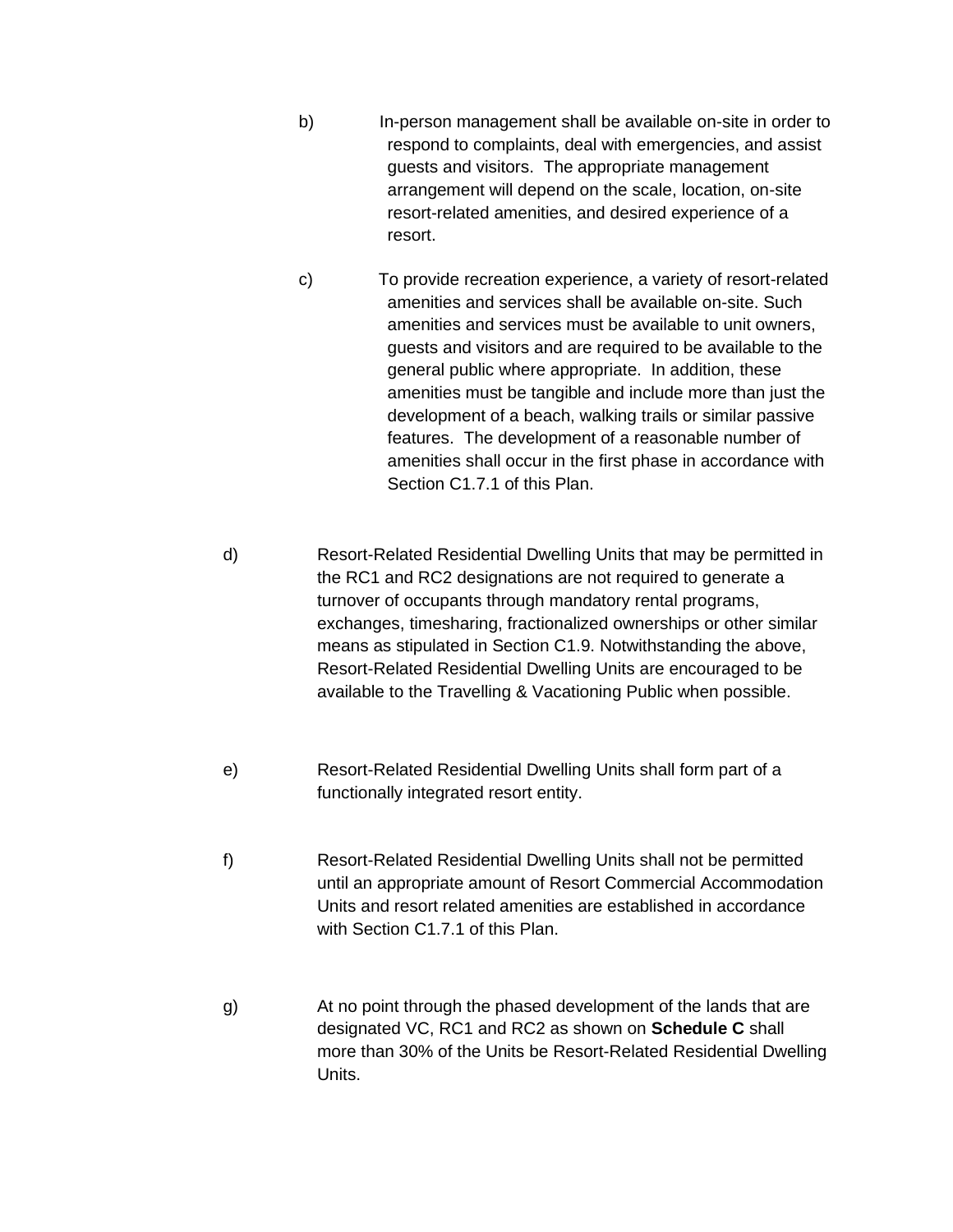- C1.6.2.5 Indoor and outdoor recreational facilities shall be an integrated and important component of any resort commercial development.
- C1.6.2.6 Public use of resort facilities, particularly recreational and docking facilities, shall be encouraged, where appropriate.
- C1.6.2.7 All new resort commercial development shall be appropriate to the lot on which it is proposed. Specific lot provisions shall be established in the implementing Zoning By- law.
- C1.6.2.8 Commercial use and maintenance of the commercial components of a resort development are identified in Section C1.9 and shall be prescribed in greater detail in the implementing Zoning By-law and/or Site Plan and/or Condominium Agreements, and in accordance with the provisions in Section C1.9.
- C1.6.2.9 The uses in this designation shall be subject to specific standards as set out in the implementing Zoning By-law.

#### **C1.6.3 Residential**

- C1.6.3.1 Lands designated as Residential are shown on **Schedules B and D.**
- C1.6.3.2 Lands designated as Residential shall primarily provide for a range of and type of Residential Dwelling Units, as well as some resort commercial, tourist, and recreational uses in support of Minett's character.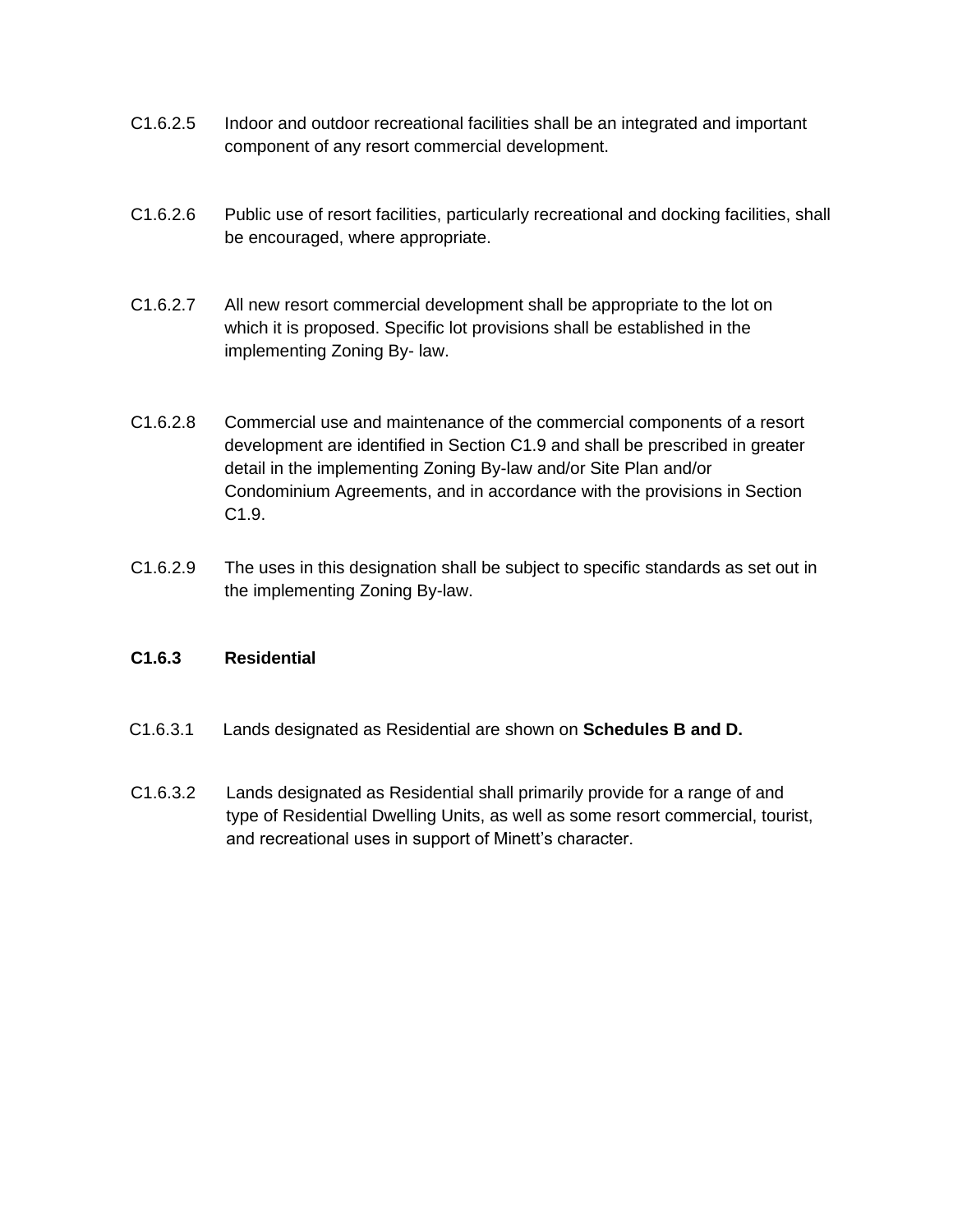- C1.6.3.3 The following uses, among others, We suggest that "among others" is unnecessarily broad, especially having regard to the fact that resorts and hotels are included as a residential use (in paragraph a) below.] shall be permitted on lands designated as Residential:
	- a) Lodges, resorts, hotels, cabins, lakefront villas, housekeeping and staff accommodations;
	- b) All forms of residential uses, provided maximum height does not exceed 14 16 metres, including mechancal equipment; [We suggest that the height should conform to the maximum height in Section C1.4.2.3b) and the maximum height restriction elsewhere in the Township.]
	- c) Dormitory style-accommodation for resort employees; and
	- d) Recreational uses.
- C1.6.3.4 The conversion of single-detached dwellings into duplexes shall be permitted to promote affordability within Minett.
- C1.6.3.5 The uses in this designation shall be subject to specific standards as set out in the implementing Zoning By-law.

#### **C1.6.4 Institutional**

- C1.6.4.1 Small-scale institutional uses may include municipal facilities such as water and wastewater infrastructure, waste management, [District letter under Waste Management.] emergency services, sports fields/facilities, places of worship, and government uses.
- C1.6.4.2 The relocation of existing emergency services and the introduction of new emergency services and affiliated uses shall be permitted in all land use designations.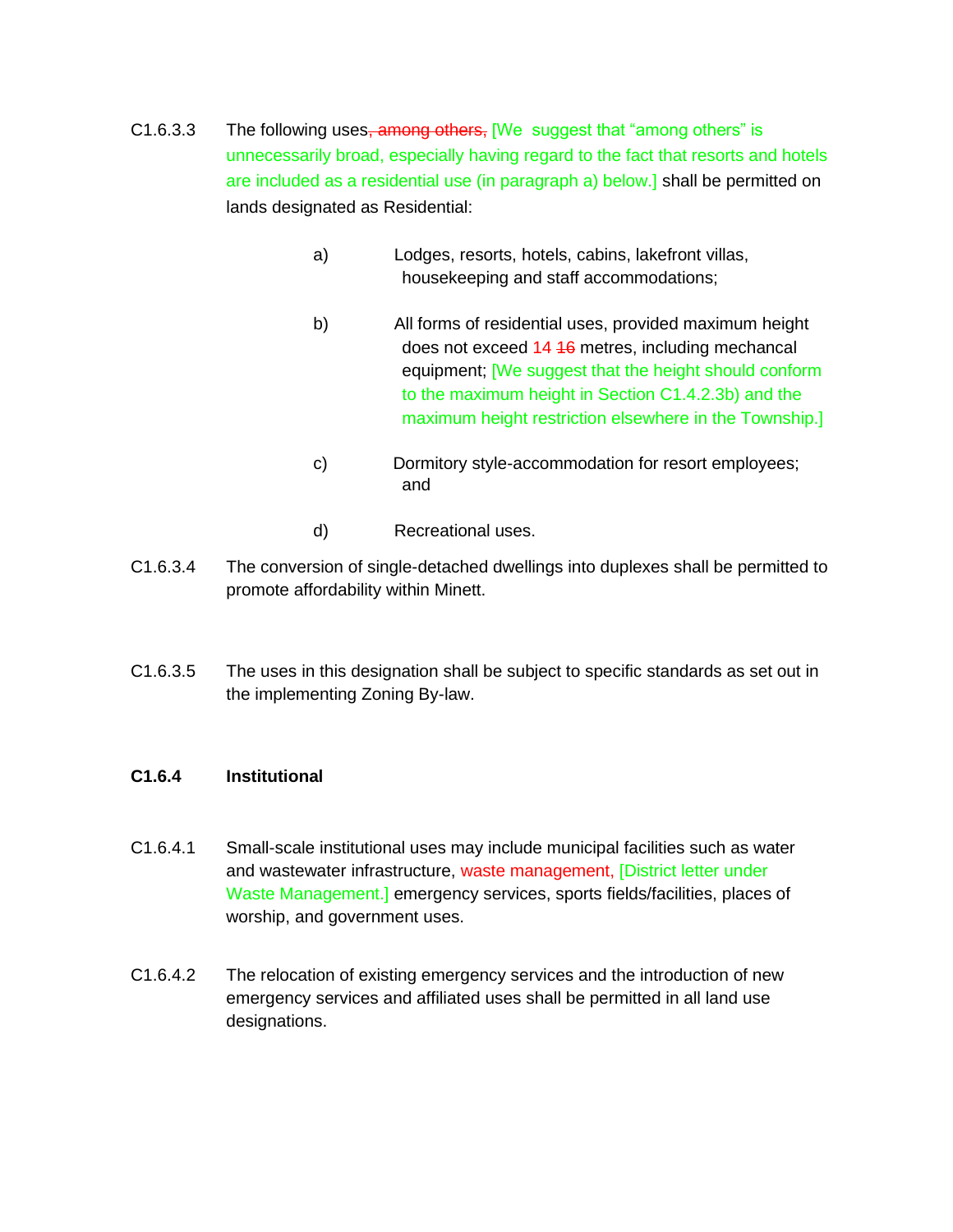C1.6.4.3 Ancillary small-scale institutional uses such as culinary schools, learning facilities, watersport instruction, among others, are permitted in all designations of Minett.

#### **C1.6.5 Recreational Amenities and Parkland**

- C1.6.5.1 Recreational amenities and open spaces shall be permitted in all land use designations of Minett.
- C1.6.5.2 Active transportation networks are encouraged to be developed within Minett.
- C1.6.5.3 Where deemed appropriate by the Township, a portion or all of the parkland dedication requirement may be met by providing public access to private recreational facilities, including a linked trail system.
- C1.6.5.4 It is intended that open space areas within Minett shall be linked, and where possible, a continuous system of pedestrian trails be developed. Development of trail systems that will allow pedestrian access to and along the shoreline is encouraged.

#### **C1.6.6 Non Red Leaves**

C1.6.6.1 Given the limited amount of land within this designation, minor residential and commercial development is permitted on existing lots of record subject to Section C1.4.6.6.

### **C1.7 Implementation**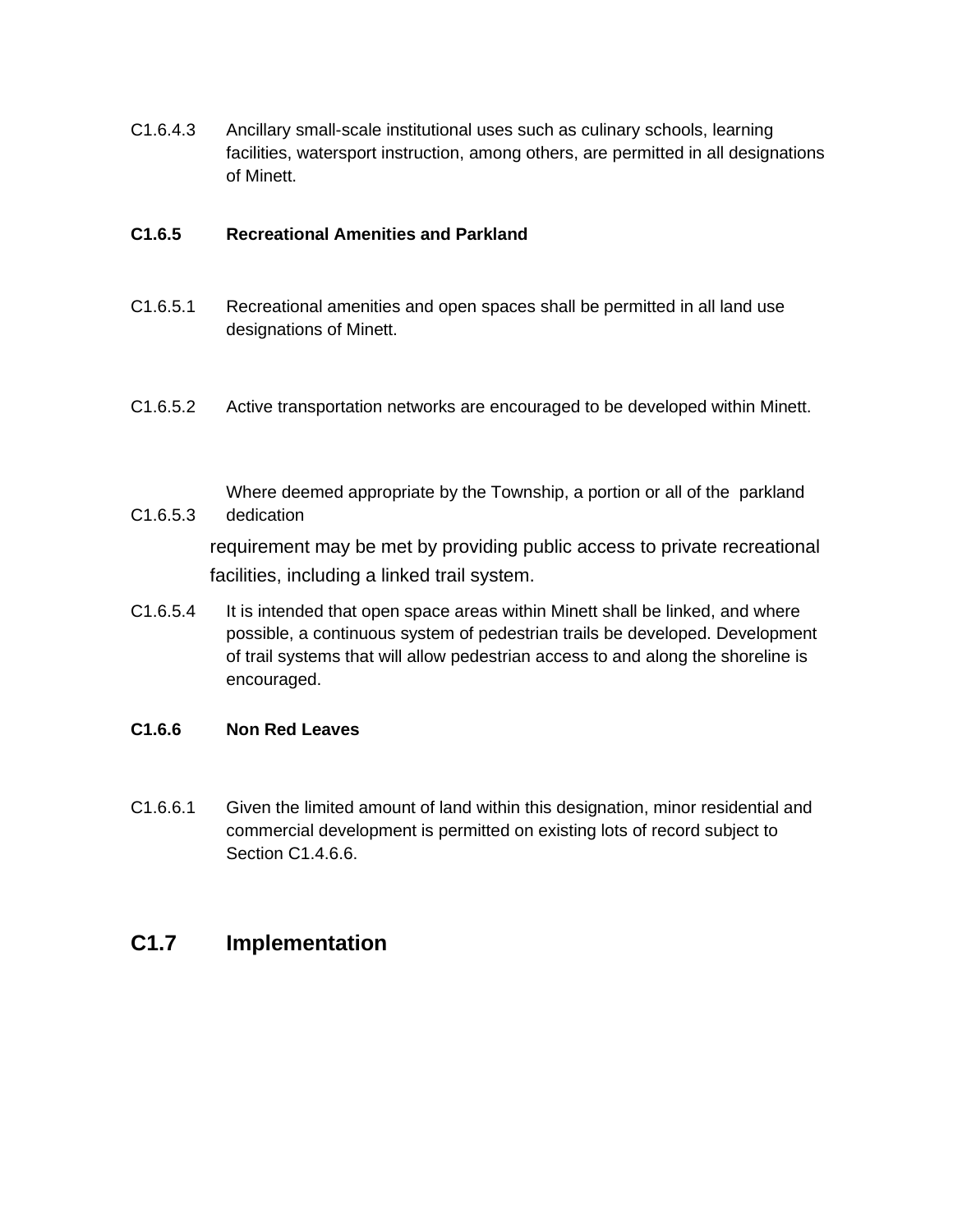- C1.7.1 All development within the Minett Resort Village (except the Non Red-Leaves designation which is subject to Section C1.6.6) shall only proceed on the basis of a Development Phasing Plan that has been approved by the Township with such a Development Phasing Plan being approved in conjunction with the Master Development Agreement required in Section C1.7.5 before any development occurs.
- C1.7.2 The approval of the Development Phasing Plan and Master Development Agreement by Council shall only occur after all of the requirements of Section C1.7 have been met and shall occur before any lands in the Minett Resort Village are zoned to implement this Plan.
- C1.7.3 The intent of the Development Phasing Plan is to ensure that the relative timing and development of the component parts of the Minett Resort Village support the planned function of the Minett Resort Village as a four-season resort commercial, tourist, and recreation focused area.
- C1.7.4 The Development Phasing Plan shall for each phase identify the sequencing of the development of:
	- a) Resort-related uses and amenities;
	- b) Resort Commercial Accommodation Units;
	- c) Resort-Related Residential Uses, which shall only be developed when certain

thresholds of resort-related uses and amenities have been achieved in accordance with Section C1.4.3.4 and which are developed in a manner that is in accordance with Sections  $C1.6.1.4$  f) and g) and  $C1.6.2.4$  f) and g);

- d) Residential Dwelling Units, where permitted;
- e) Accommodation for employees of the businesses in the Resort Village; and,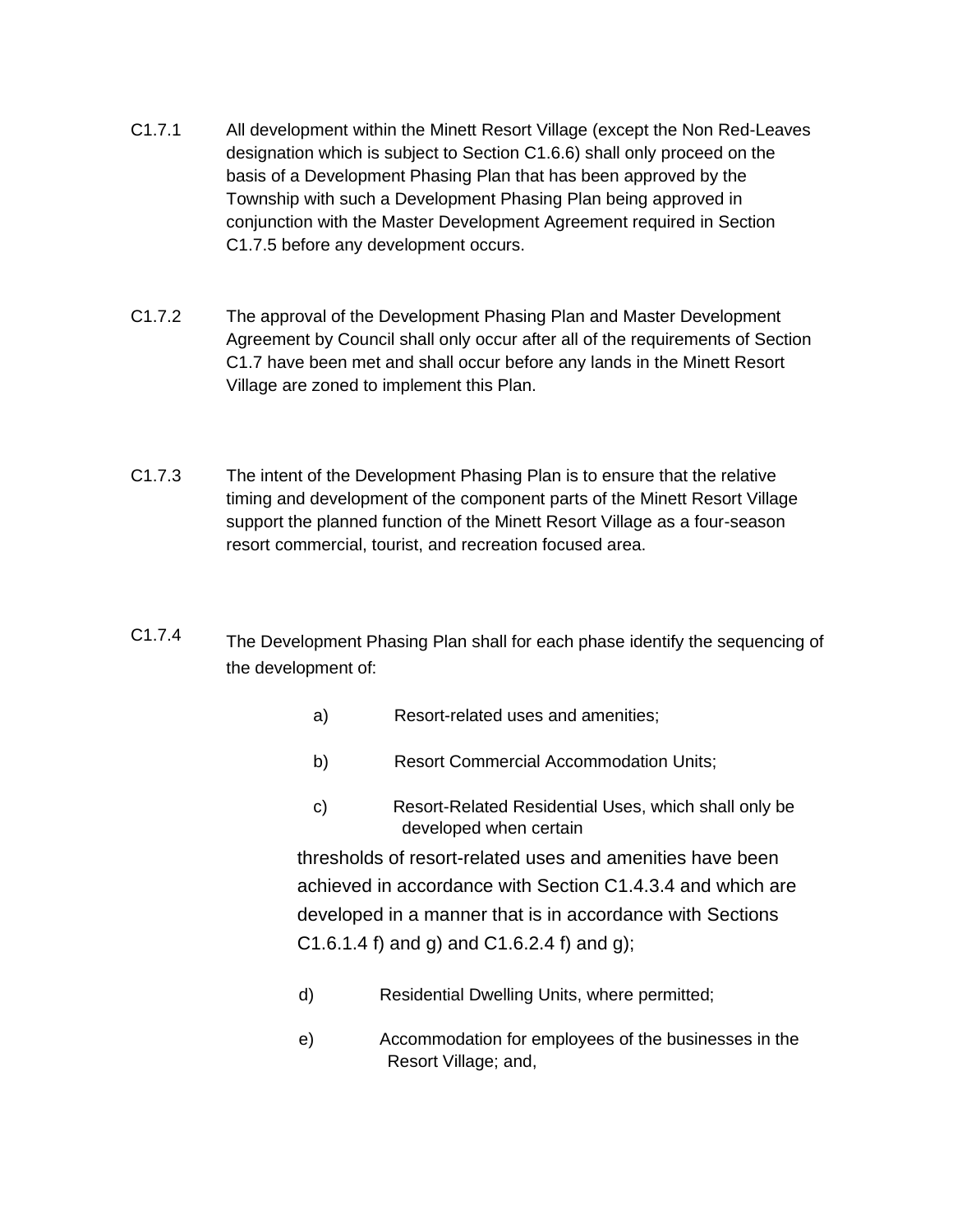- f) Infrastructure, roads, public use areas and public service facilities.
- C1.7.5 It is intended that all development shall occur in accordance with the provisions of a Master Development Agreement that shall be supported by the following to the satisfaction of the Township:
	- a) A Development Phasing Plan identifying the location, nature and scale of proposed development in accordance with Section C1.7.4;
	- b) A Master Height Plan that identifies the locations of higher buildings, with such a plan demonstrating that the proposed locations of higher buildings meets the intent of this Plan and are designed to blend in with the topography of the area;
	- c) A Master Servicing Plan identifying existing and proposed sanitary, water and stormwater management facilities;
	- d) A Master Parks Plan that identifies locations where all recreation related

amenities, trails and public parkland can be located and which considers ways in which public access to the shoreline can be achieved, if desired;

- e) An integrated Transportation Plan identifying existing and proposed integrated public, private, and condominium road networks;
- f) A Traffic Impact Study that reviews the impacts of the full build-out of the

development on the road network, with all required improvements to be carried out at no cost to the District and Township;

g) A Financial Impact Assessment that reviews the impacts of proposed

development on the Township and the services it delivers, with such a study demonstrating minimal impacts on the Township's finances;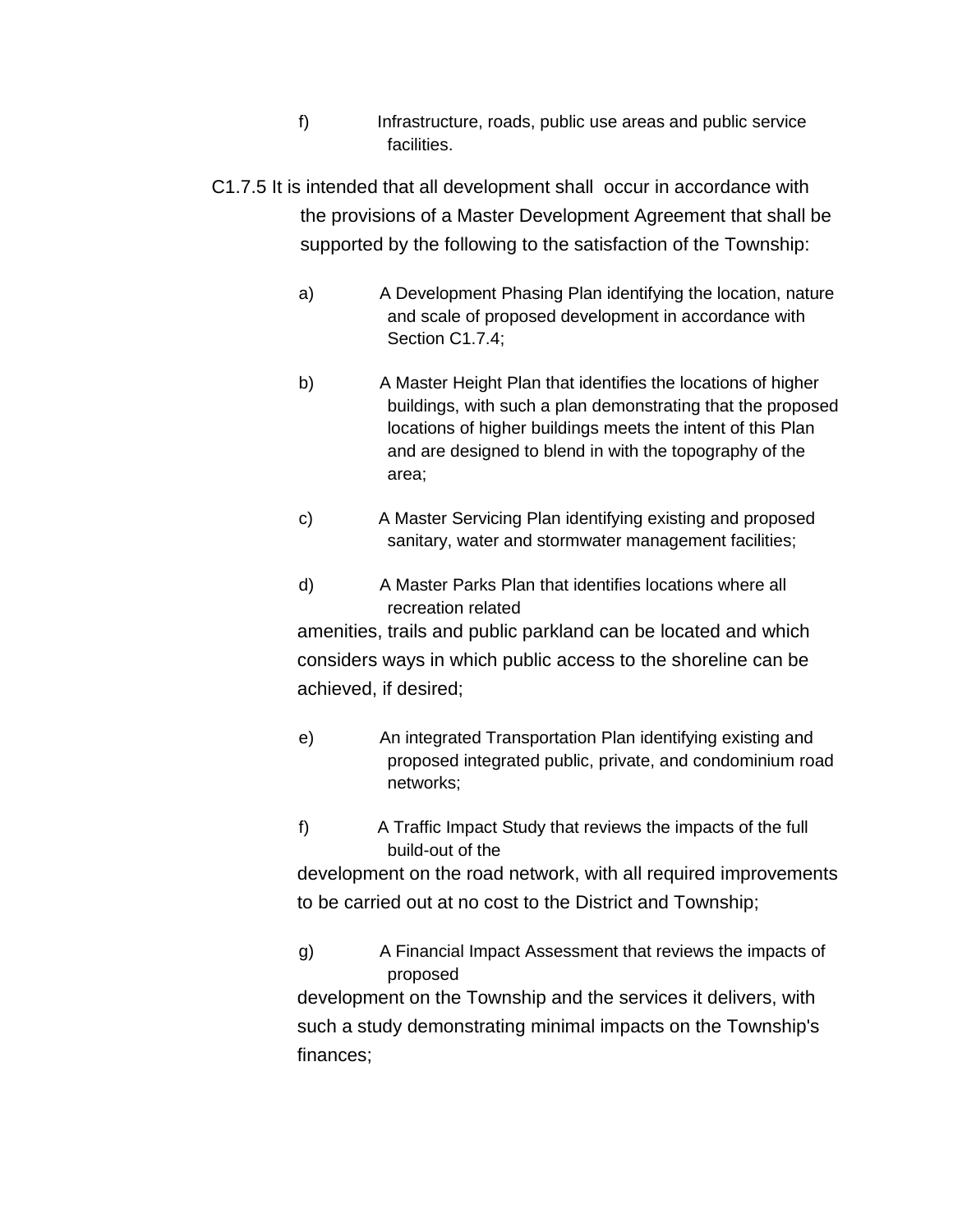h) Urban design and architectural guidelines that are sufficiently detailed to provide guidance on the review of implementing site plan approval applications with these guidelines dealing with architectural styles and forms,

height, massing, materials as well as site plan elements such as access, public spaces and facilities and, landscaping and which deals with tree preservation and planting; and

i) Other matters deemed appropriate by the Township and the District as it relates to the services it provides in order to ensure identification and integration of uses, facilities and infrastructure.

[We suggest that an Environmental Impact Statement be added to this list of studies, and that clarifying wording be added to require that all of these studies be required be integrated into the Master Development Plan.]

- C1.7.6 Terms of reference for all of the studies identified in Section C1.7.5 shall be reviewed by the Township for completeness before they are initiated.
- C1.7.7 The Township may apply holding provisions to certain lands to ensure that development occurs in a logical manner and in accordance with Section C1.7.4.
- C1.7.8 To promote Minett's function as a four-season resort commercial, tourist, and recreation focused area, the Township in conjunction with landowners shall consider the development of agreements to promote public access to the waterfront. In this regard, resort related amenities are encouraged to be available to the general public where appropriate.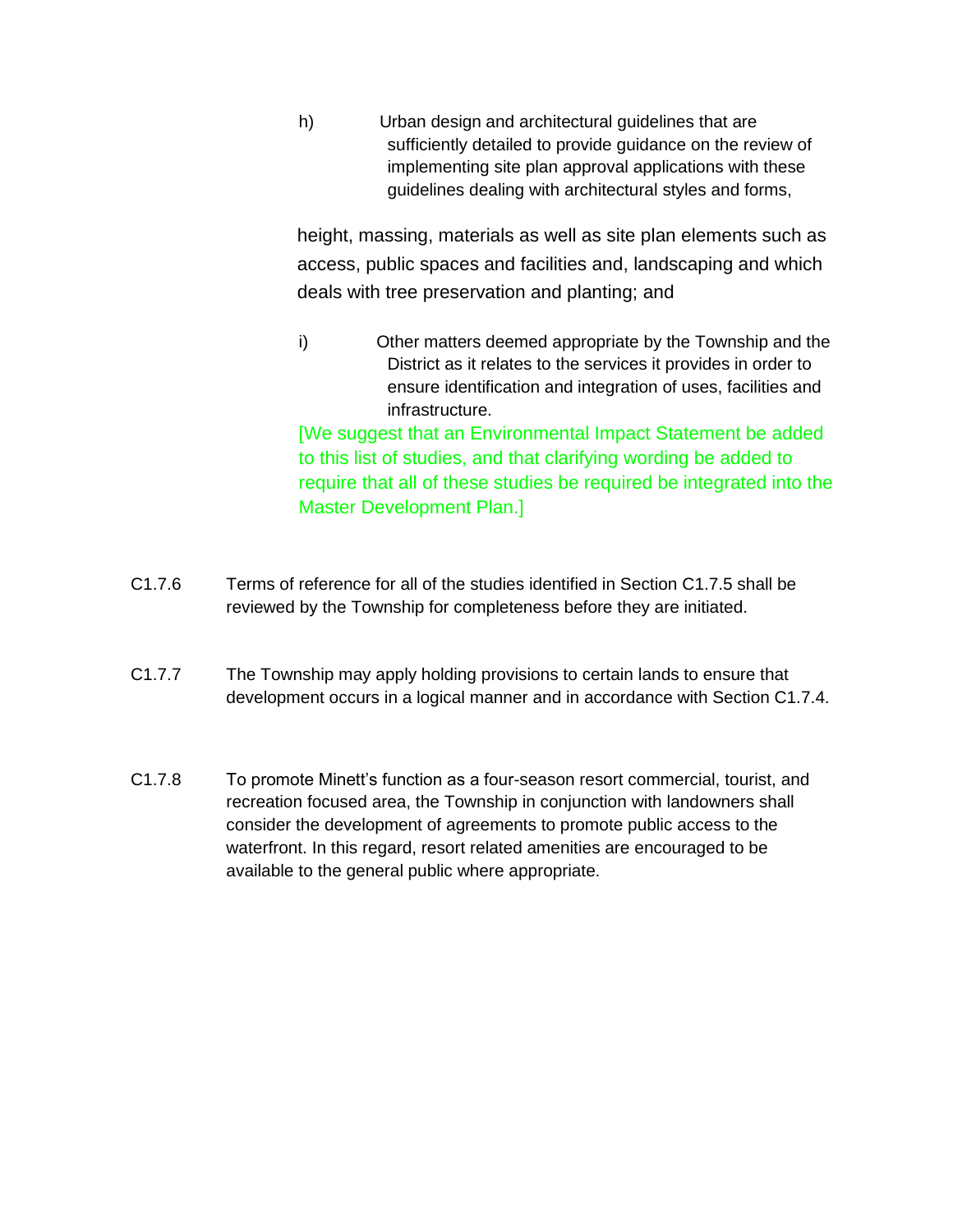All development in Minett shall be subject to Site Plan Control and the following matters shall be addressed to the satisfaction of the Township:

- a) Appropriate location of buildings and structures;
- b) Retention or restoration of a natural vegetative buffer to prevent erosion, siltation and nutrient migration;
- c) Maintenance or establishment of native tree cover and vegetation as terrain and soil conditions permit;
- d) Appropriate location and construction of roads, driveways and pathways, including the use of permeable materials;
- e) Implementation of stormwater management and construction mitigation

techniques with an emphasis on lot level controls, low impact development practices and a treatment train approach to promote filtration, infiltration and detention, which may include proper recontouring, discharging of roof leaders, use of soak away pits, other measures to promote infiltration, and silt fencing for temporary sediment control;

- f) The establishment of dark sky compliant lighting on all structures with full cut-off fixtures being required in order to minimize light spillage into the surrounding environs, while maintaining safety; and
- g) Securities and processes to ensure implementation and long-term monitoring and compliance with site plan agreements if required.
- C1.7.10 Additional implementation measures as provided for in accordance with the Township of Muskoka Lakes Official Plan shall be considered and assessed when development applications are submitted.

#### C1.7.9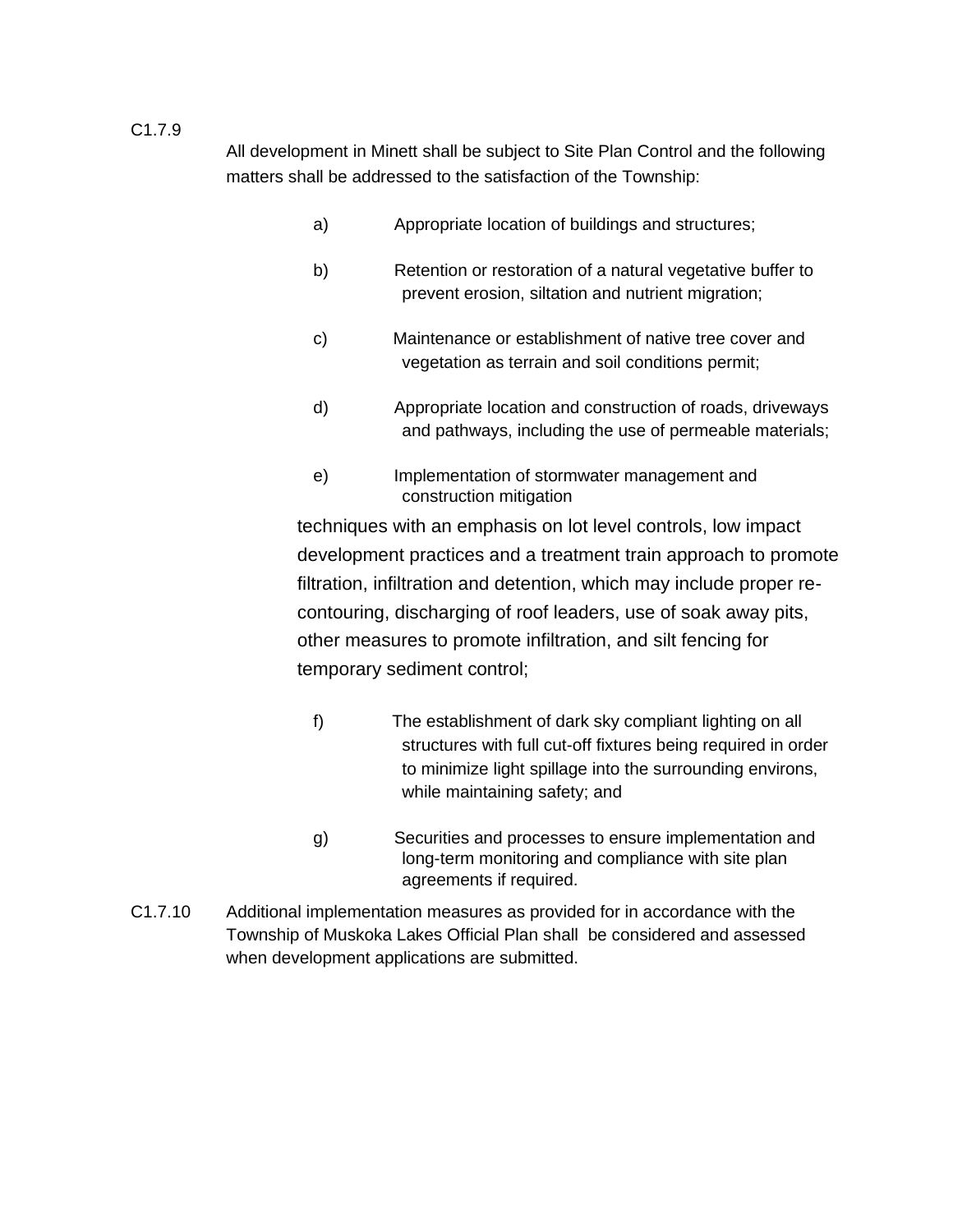C1.7.11 New development and/or redevelopment within Minett shall require the completion of studies in accordance with the Township of Muskoka Lakes Official Plan and as determined by the Township.

## **C1.8 DEFINITIONS**

The following definitions are specific to Minett.

### **Residential Dwelling Unit:**

A room or suite of habitable rooms located within a building and operated as a household unit, used or intended to be used as a domicile by one or more persons that contains cooking, dining, living, sleeping and sanitary facilities exclusively for the use by the owner and/or persons designated by the owner on a primary or seasonal basis.

### **Resort-Related Residential Dwelling Unit**

A Residential Dwelling Unit that shall form part of a functionally integrated resort entity.

### **Resort Commercial Accommodation Unit:**

The following constitutes a Resort Commercial Accommodation Unit:

- a) A Unit without full kitchen amenities.
- b) A self-contained Unit in a standalone structure with its main access via a front door, that contains no more than 1 kitchen and 3 bedrooms.
- c) A Unit in structures with 2 or more units, with its main access via a private entrance from outside a building, or from a common hallway or stairway inside a building, that contains no more than 1 kitchen and 2 bedrooms.
- d) Resort Commercial Accommodation Units shall be subject to the provisions outlined in Section C1.9.

### **Unit:**

Includes any Resort Commercial Accommodation Unit, Resort-Related Residential Dwelling Unit and Residential Dwelling Unit, with or without kitchen facilities. For the purposes of calculating Unit equivalences in accordance with Sections C1.4.3.3, and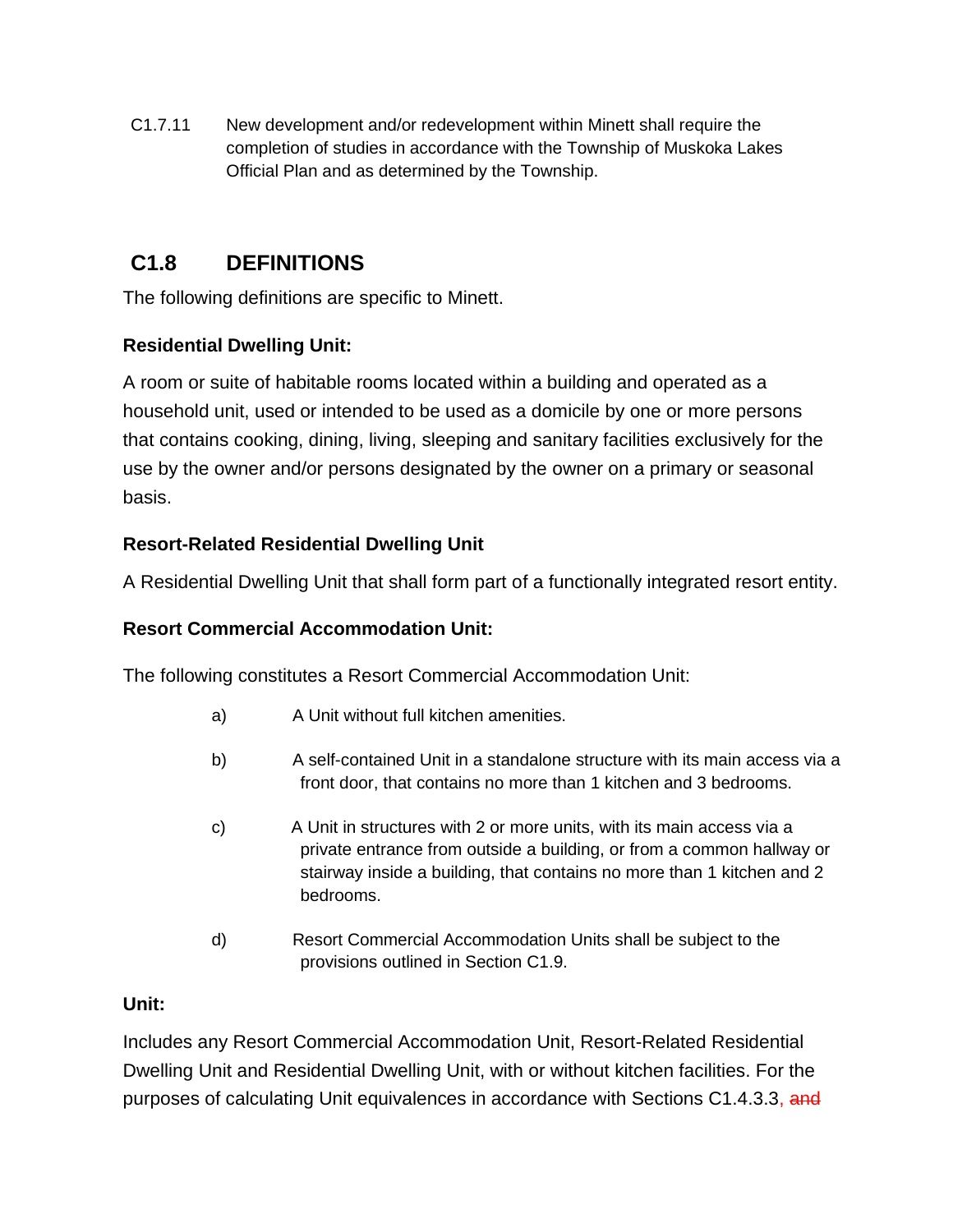C1.4.3.6 and C1.4.3.7 [Please see our comment in Section C1.4.3.7.], a base line Unit size of 850 sq. ft. (79 sq. m.) Gross Floor Area shall be applied. Units with less than 850 sq. ft. (79 sq. m.) Gross Floor Area shall be counted as a single Unit. Units with greater than 850 sq. ft. (79 sq. m.) Gross Floor Area shall be counted as multiples of 850 sq. ft. (79 sq. m.). By way of examples, a Unit with 425 sq. ft. (39.5 sq. m.) Gross Floor Area shall count as 1 Unit, a Unit with 1,275 sq. ft. (118 sq. m.) Gross Floor Area will count as 1.5 Units, a Unit of 2,550 sq. ft. (237 sq. m.) shall count as 3 units. Minor deviations from the measurements contained in this definition can occur without Amendment to this Plan provided the intent of the Plan is maintained.

### **Travelling & Vacationing Public:**

The Travelling & Vacationing Public are persons who seek overnight accommodation. Unit Owners of property within Minett, whether that property is a Residential Dwelling Unit, Resort-Related Residential Dwelling Unit or a Resort Commercial Accommodation Unit, are not considered members of the Travelling & Vacationing Public while occupying their property within Minett.

### **Unit Owner:**

For the purposes of this definition, a Unit Owner, in the case of owners who are not individuals, shall include each person who owns an interest in such property (whether through use of corporations, partnerships, trusts or other entities owned or controlled by such persons). For the purposes of evaluating owner usage of their Units in accordance with Section C1.9, "Unit Owner" shall include the individual owner(s) and/or the individuals who own an interest in such property as described above and shall include their immediate family and guests. [We are concerned that deletion of "immediate family" from the previous draft will lead to arguments that guests do not include family members. In our prior comments, we had proposed a draft definition for "immediate family" for clarity.]

### **Gross Floor Area:**

Gross Floor Area (GFA) shall be defined in accordance with the implementing Zoning By-law.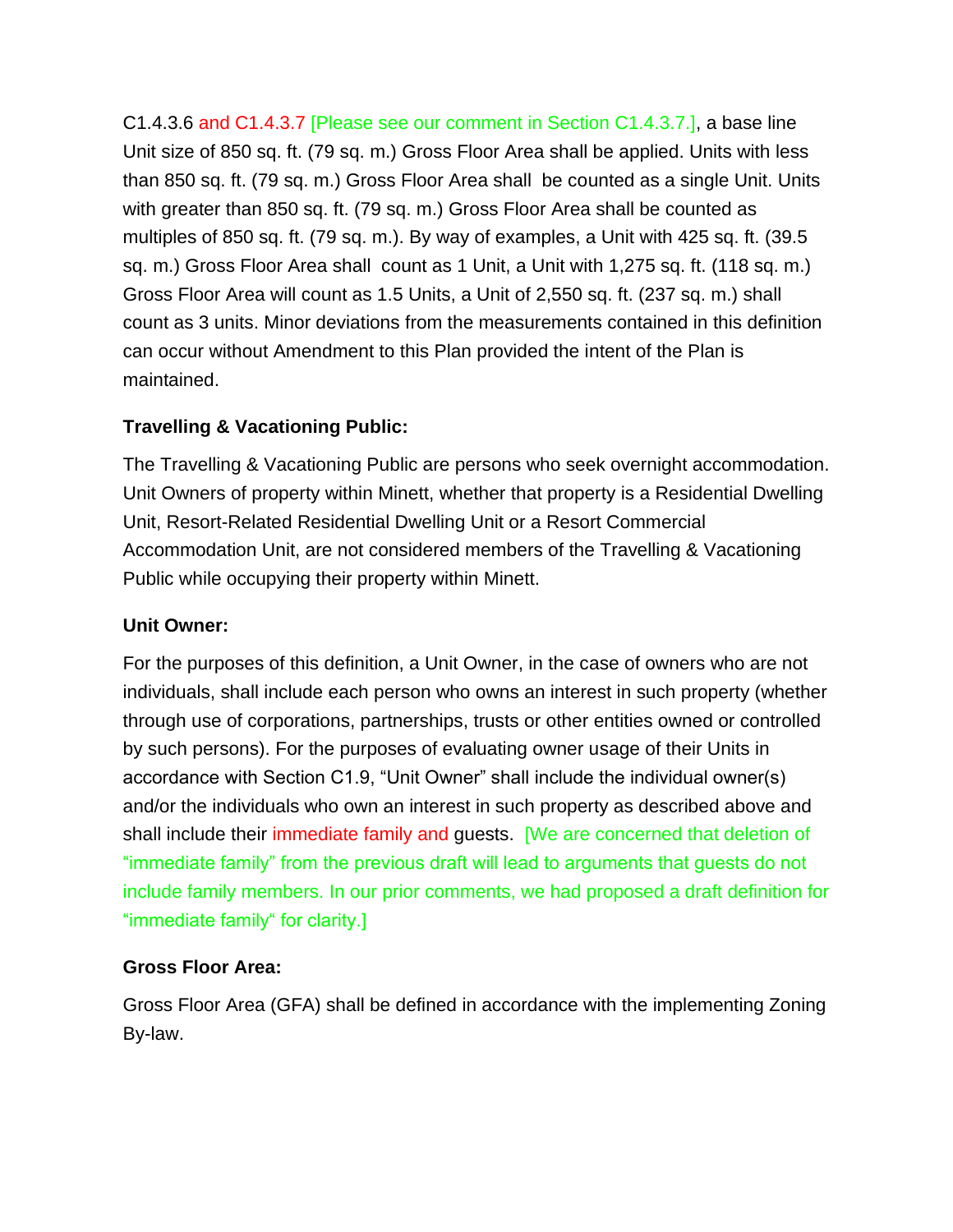### **C1.9 RESORT COMMERCIAL ACCOMMODATION UNIT USE PROVISIONS**

The specific conditions of the provision for the use of a Resort Commercial Accommodation Unit by a Unit Owner, as defined in Section C1.8, shall be articulated in binding Owner Usage Agreements signed by the Unit Owner and the Resort, if the Unit is owned individually. These conditions shall also be stipulated in the Resort's Conditions of Condominium Description with the District and the Condominium Agreement with the Township, if a Plan of Condominium is proposed.

#### **A. Below are the rules under which a Resort Commercial Accommodation Unit shall be used if the resort is open yearround, and if the Unit is owned individually:**

- a) The Unit can be used by the Unit Owner for a maximum of 26 weeks per calendar year and a maximum of 26 weeks can be blocked-out by the Unit Owner in advance.
- b) The Unit Owner shall be entitled to use the Unit for a maximum of 4 weeks during the months of July and August. These 4 weeks shall be taken in periods of at minimum 7 consecutive days. These 4 weeks must be reserved in advance through the on-site or central management systems. For the balance of July and August, the Unit must be made available to rent via the Resort's mandatory rental program.
- c) The Unit must be made available to rent via the Resort's mandatory rental program a minimum of 26 weeks per year, which includes the portions of July and August as per sub-section b).
- d) There is no minimum use of a Unit by the Unit Owner and the Unit can be in the Resort's mandatory rental program for the entire year.
- e) The Unit Owner may exceed the maximum 26 weeks per year occupancy where a reservation is not made more than seven days in advance and the Unit has not already been reserved by the public. Such reservations shall not be made more than seven days in advance of the vacancy period and must not encroach upon nor compromise the integrity of the subsequent regular rental period.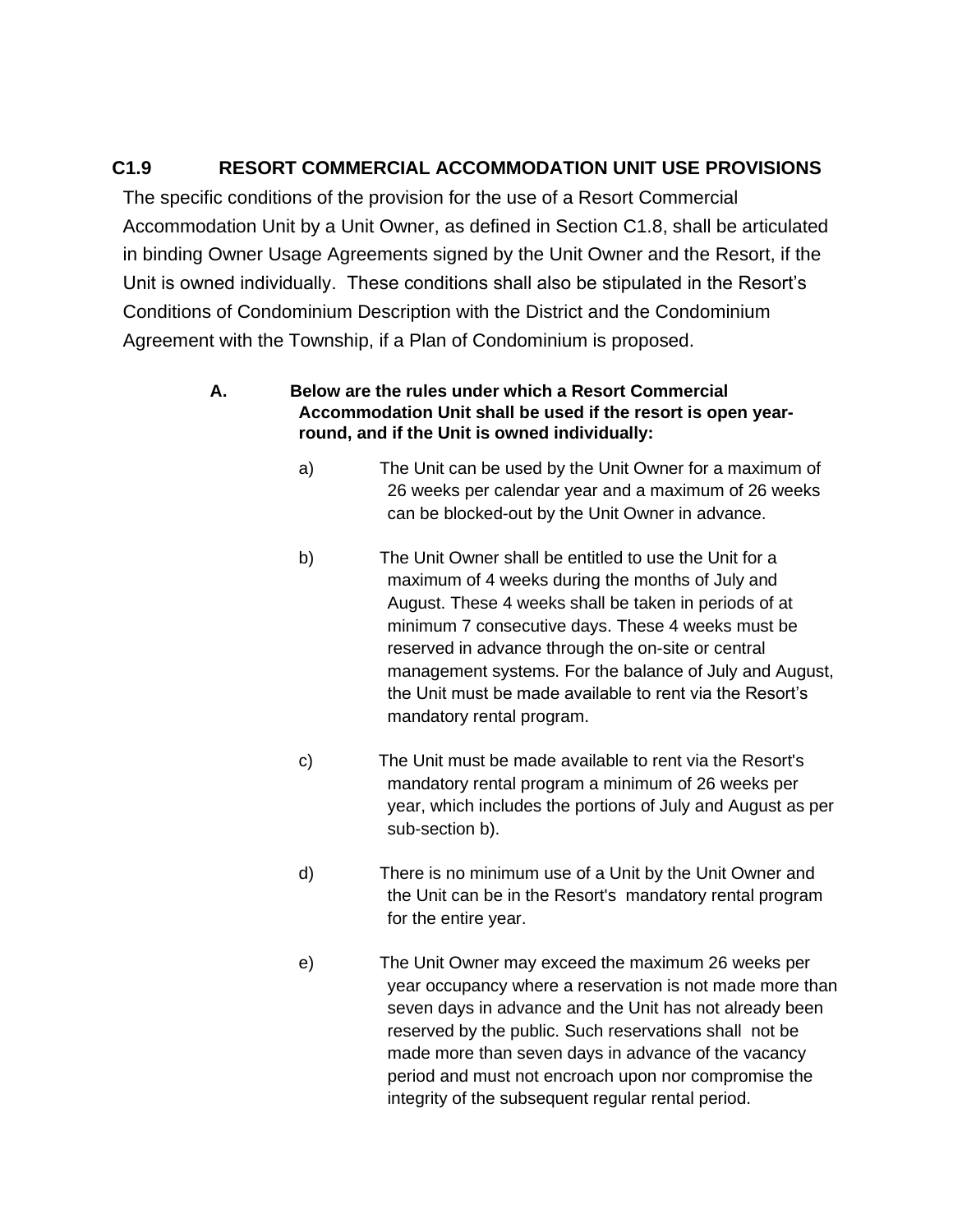f) All sales documents and agreements shall affirm that the Unit is Commercial in natureand cannot be occupied as a residence.

#### **B. Below are the rules under which a Resort Commercial Accommodation Unit shall be used if the resort is not open yearround if the Unit is owned individually**

- a) The Unit can be used by the Unit Owner for no more than 50% of the weeks that the resort is open and this maximum number of weeks can be blocked out by the Unit Owner in advance.
- b) The Unit Owner shall be entitled to use the Unit for a maximum of 4 weeks

during the months of July and August. These 4 weeks shall be taken in periods of at minimum 7 consecutive days. These 4 weeks must be reserved in advance through the on-site or central management systems. For the balance of July and August, the Unit must be made available to rent via the Resort's mandatory rental program.

c) The Unit must be made available to rent via the Resort's mandatory rental

program a minimum of 50% of the weeks that the resort is open, which includes the portions of July and August as per sub-section b).

- d) There is no minimum use of a Unit by the Unit Owner and the Unit can be in the Resort's mandatory rental program for the entire time the resort is open.
- e) The Unit Owner may exceed the maximum 50% of the weeks that the resort is open where a reservation is not made more than seven days in advance and the Unit has not already been reserved by the public. Such reservations shall not be made more than seven days in advance of the vacancy period and must not encroach upon nor compromise the integrity of the subsequent regular rental period.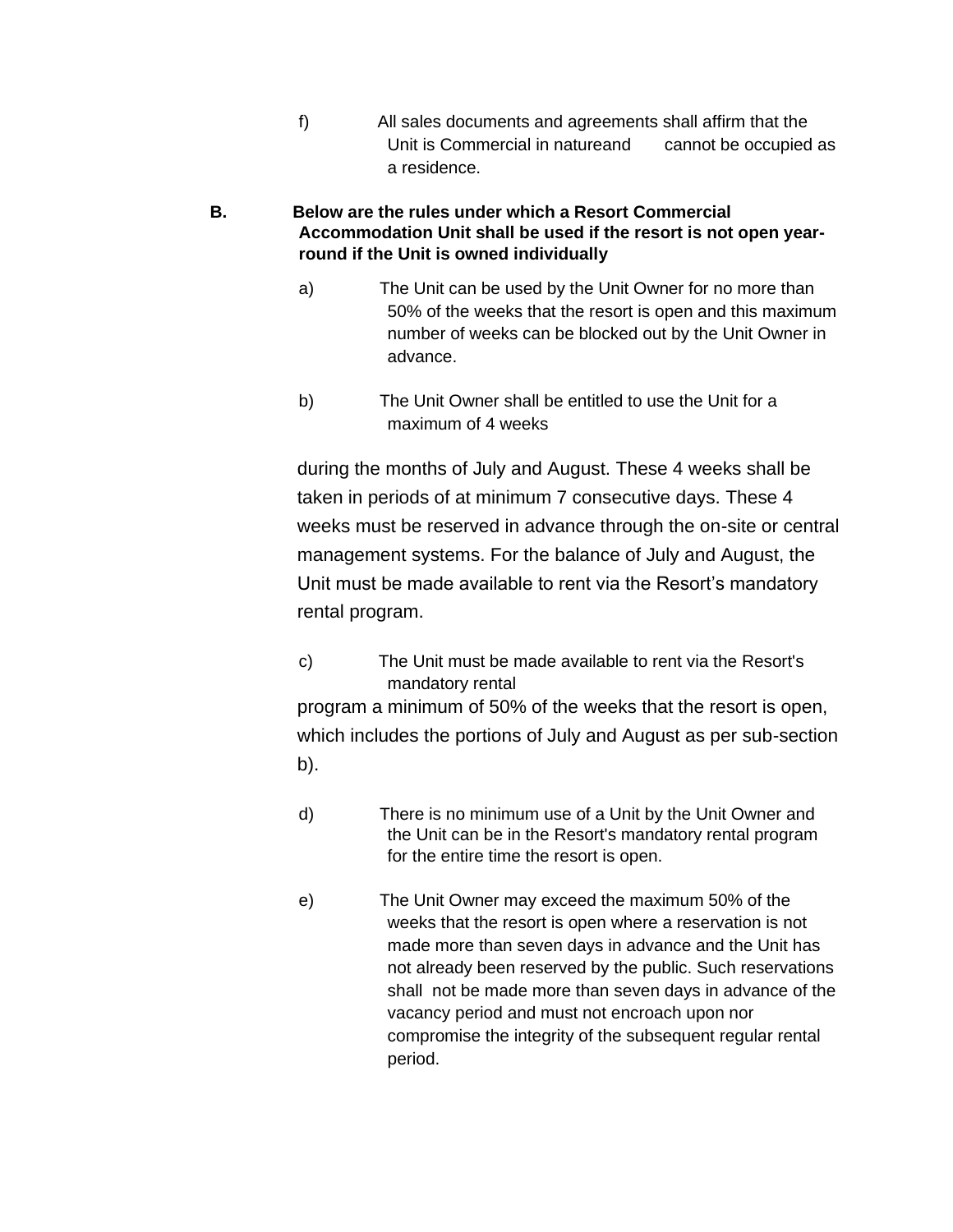f) All sales documents and agreements shall affirm that the Unit is Commercial in nature and cannot be occupied as a residence.

#### **C. Resort Commercial Accommodation Units shall:**

- a) Have access to all of the onsite facilities provided by the Resort, which may include a spa, restaurants, pools, tennis or other courts, trails, golf, waterfront amenities including docks, swimming area, beach, access to a variety of boats, boathouse, meeting rooms, breakfast facilities, retail facilities, common areas, conference facilities;
- b) Be operated by central management with a presence on site;
- c) Be supported by resort facilities that are available to all guests on the property;
- d) Have access to ongoing services (housekeeping, security, etc.);
- e) Have access to recreational programs associated with the amenities;
- f) Be included in a permanent, compulsory rental program to ensure ongoing

availability of the Unit to the Travelling & Vacationing Public at all times that the Resort is open, and when the Unit is not otherwise entitled to be occupied by the Unit Owner if the Unit is owned individually;

- g) Not be accessible by the Unit Owner when the resort is closed if the Unit is owned individually;
- h) Participate in a mandatory Furniture Fixture and Equipment (FF&E) program and Unit Owners are not entitled to provide their own furnishings nor to make alterations to their Unit if the Unit is owned individually. [We query the deletion of the requirement that Unit Owners not be entitled to receive mail at their Units. This is a very good indicia that a Unit Owner is not using the Unit as a year-round residence, per Section C1.6.2.4a). It has also consistently